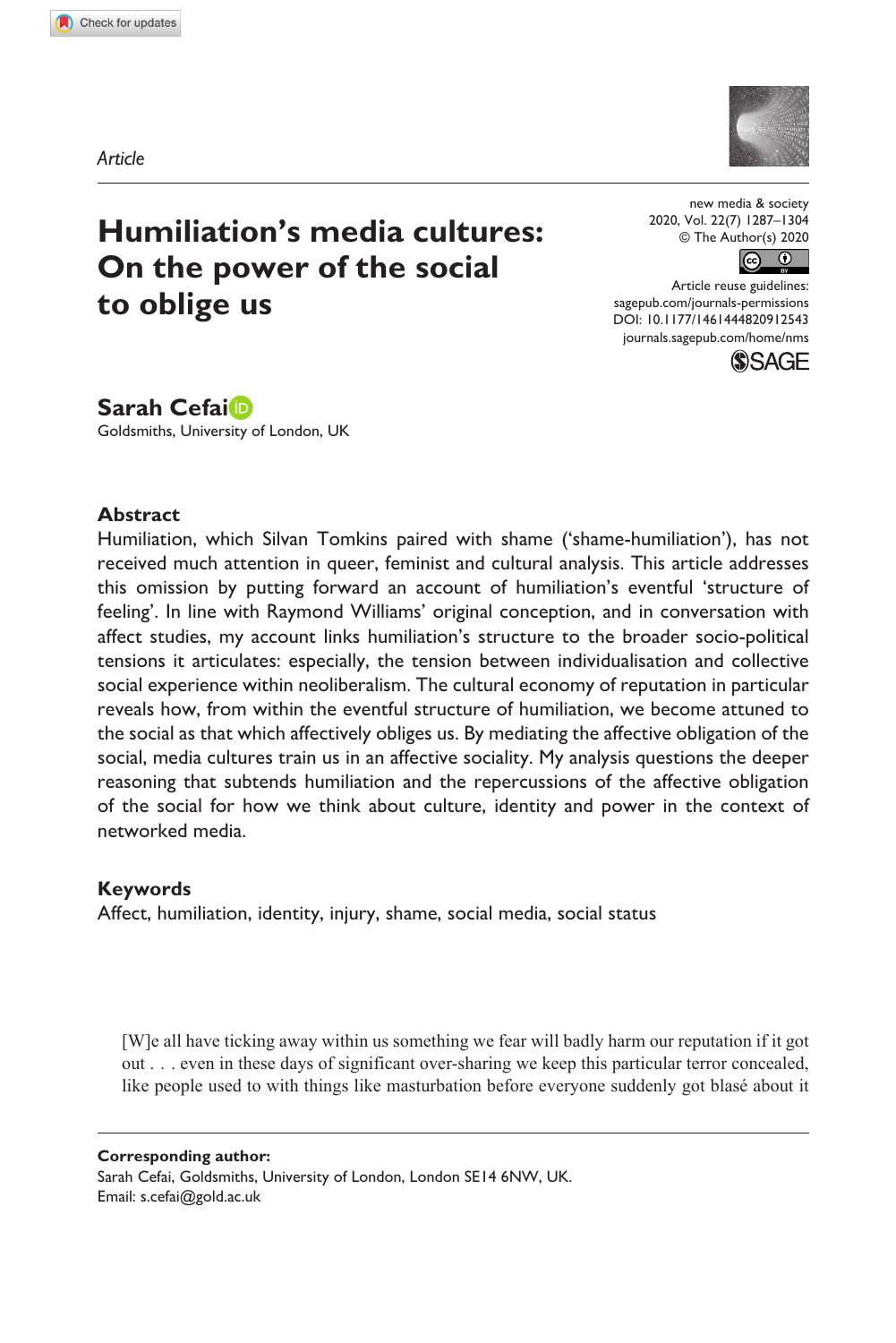online. With masturbation, nobody cares. Whereas our reputation – it's everything. (Ronson, 2015: 27–28)

Take a feather pillow, cut it open, and scatter the feathers to the winds. (Hasidic parable)

In this essay, we will come to take seriously the proposition that 'our reputation is everything' – from the vantage point of humiliation. While data are the economic language of digital culture, reputation is central to the cultural currency of networked and social media exchange. Online modalities of expression combine the articulation of a person's social status, how someone becomes known to others, the impression one gives off, the selling of the self and so on, in a cultural economy of reputation. This combination is less the effect of people's subjective intentions, and more a reflection of the ways in which cultural formation of digital media hinges upon the mediation of the relation between individual and collective identities (Papacharissi, 2011). Within digital culture, personal and impersonal, individual and collective identities are mediated alike, as the logic of reputation criss-crosses organic and inorganic, human and non-human entities. Reputations put something at stake, and in the case of individual identities, they put at stake something of ourselves. Reputations can make or break us, as well as make or break the worlds we are living. Humiliation, this essay goes on to argue, casts into action relations between reputation, sense of self and our capacity to be in the world. As a thoroughly social phenomenon, humiliation speaks to our underlying affective obligation to one another and the world we are living. I hence claim that because humiliation tells us about the power of the social to oblige us, humiliation also tells us about power and identity. I will further argue that contemporary media cultures are not simply fetishising humiliation as a textual thematic, such as in online shaming by individuals or the tabloid press, but are constitutively and substantively linked to humiliation in their mediation of our affective obligation to the social. As such, I put forward an exploration of why this nexus of relations, which I will describe as humiliation's affective structure, has become all pervasive in times of precarity and 'networked misogyny' (Banet-Weiser, 2018).

Learning of my interest in humiliation, more than one colleague has recommended journalist Jon Ronson's (2015) popular book, *So You've Been Publicly Shamed*. Colleagues' interest in the culture of shaming is unsurprising given the toxic combination of academic precarity and performance culture. In academic circles no less, the 'terror of being found out' ticks away (Ronson, 2015: 27). This terror presents a somewhat ironic fate, given the scholarly promise of notions such as intellectual insight and integrity. Our disciplinary investment in such notions sets up our fallibility in the event of their failure. Just think of the scientist Matt Taylor crying as he apologises for the 'big mistake' of wearing a shirt that 'offended many people' while reporting live on the Rosetta space mission (European Space Agency, 2014,). Or how University College London pressured the Nobel laureate Tim Hunt to resign for making a clichéd joke on the conference scene, about girls in science labs falling in love and crying (McKie, 2015). We know these examples because of their traction online, and so perhaps too because of the gender and cultural standing of their subjects and institutions. Just as we know as well how the discourse on 'student experience' magnifies anxieties around student complaint, thanks to the economic precarity of universities reliant on student fee income.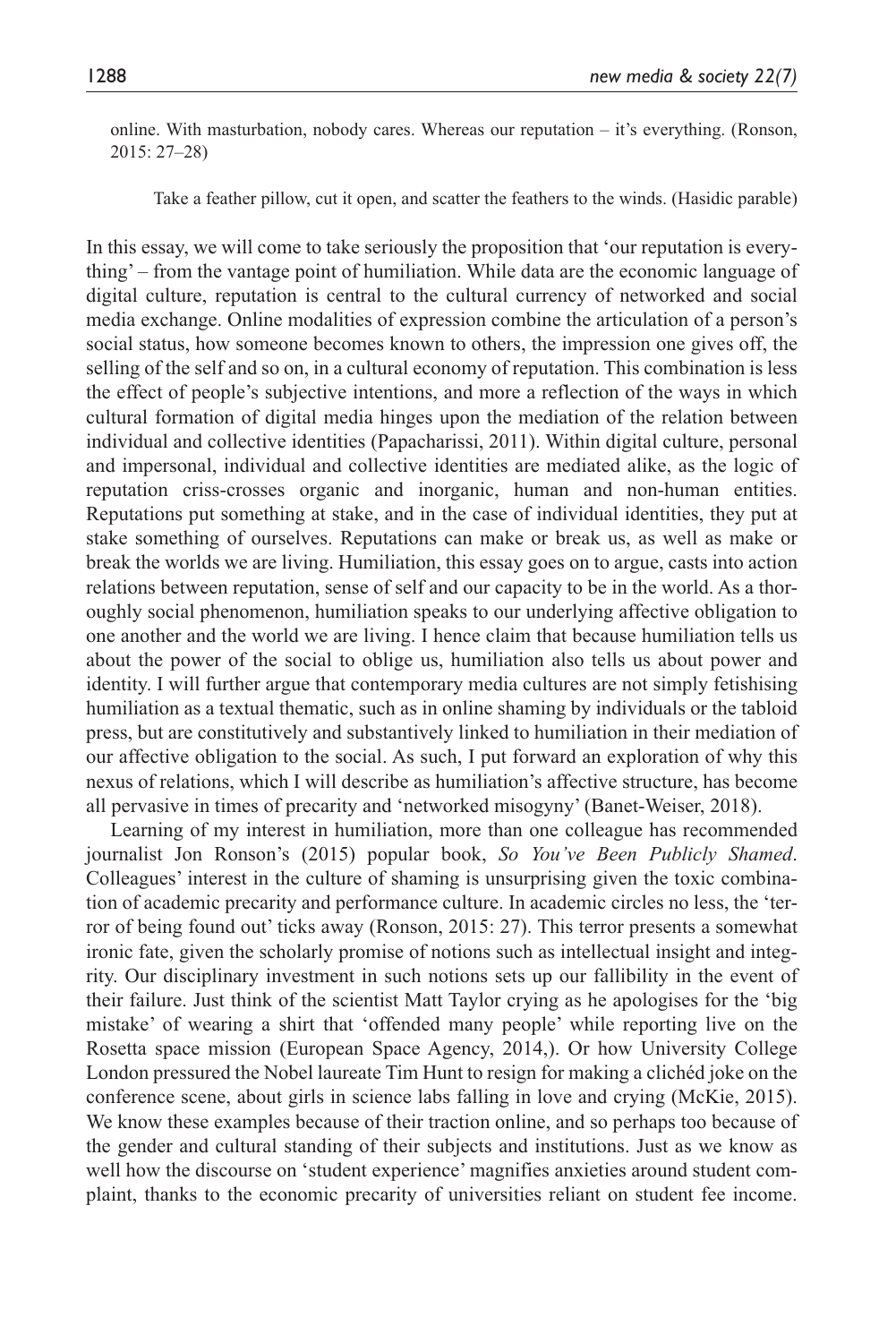Such examples point immediately to a link between humiliation, precarity and a heighted media discourse on gender relations.

Certainly masquerade arrives on the scene of academia at a particular moment – as 'the market metrics of our time' configure their subjects 'as self-investing human capital', and as knowledge comes to be valued only in terms of its 'capital enhancement' (Brown, 2015: 177): 'imposter syndrome' arrives as our profession is humiliated. The worry that we do not live up to others' expectations of us further incites a *structure* of humiliation – a patterning of expectation and response. Our subjection to incompossible demands in the classroom is lived out in this worry, as the 'saturation of university life by neoliberal rationality, metrics and principles of governance' (p. 198) diminishes our labour power. What was once a potential for 'democratic citizenship', collectively held and cradled for wider society, is territorialised by a version of 'human capital' (p. 184) that is both technocratic and populist. Just such neoliberal transformations of work, including the rise of entrepreneurialism, casualisation, performance culture and 'networking and selling the self' (McRobbie, 2015: 26), extend the reach of capitalism into 'the profane banality of the everyday' (Lash, 2007: 66). In this articulation of capitalism – the 'industrialisation of culture' and the '"culturification" of industry' (p. 74) – we are increasingly beholden to the cultural circulations of reputation. As Scott Lash and Celia Lury (2007) earlier argued, brand capitalism generates value 'via the logic of difference' (p. 5). Like the brand, a reputation consists in an 'abstract, singularity' (p. 6); an everproliferating transversal individuality interlinking the 'macro' and 'micro' logics of investment, the corporation and other capitalist terms. As the integrity of liberal (public, accountable, democratic, etc.) institutions is hollowed out, the identificatory phantasma of reputation gains prominence.

Humiliation is a 'traumatic shame', defined by Kathleen Woodward (2000) as 'shame that cannot be transformed into knowledge' (p. 213). The knowledge that traumatic shame cannot be transformed into is *self-knowledge* and shame that cannot be transformed is traumatic. In humiliation, the (former) self is not recoverable from the (later) debris of their humiliation – something is shamed out of existence. '[T]hought of and remembered by their humiliation . . . [people] become their humiliation' (Burton, 2014). Access to a prior social fabric dissolves. In the trauma of humiliation, the subject 'no longer finds traction in the ways of being that had provided continuity and optimism for her' (Berlant, 2008: 4). In humiliation, you endure the 'shattering realization that your most dearly held self-perceptions and bases of self-respect have been torn down' (Saurette, 2005: 1). This shattering realisation nonetheless instantiates the value system that had generated such perceptions, particularly those normative pretensions of identity that distinguish classed, raced and gendered forms of social interaction and patterns of social belonging. As 'a disciplinary force' (p. 5) then, humiliation mobilises regulatory fictions about the self to injure the subject's sense of self-worth and withhold the possibility of self-repair. These are inversions of the same fictions that give us a sense of self to begin. Yet, in its aftermath, humiliation 'leaves little basis to refashion an affirmative subjectivity' (p. 8). As Silvan Tomkins said of shame, 'loss of face [can] be more intolerable than loss of life' (Tomkins in Sedgwick and Frank, 1995: 136). In humiliation, one witnesses one's own life coming to an end, from within the ongoing necessity of living.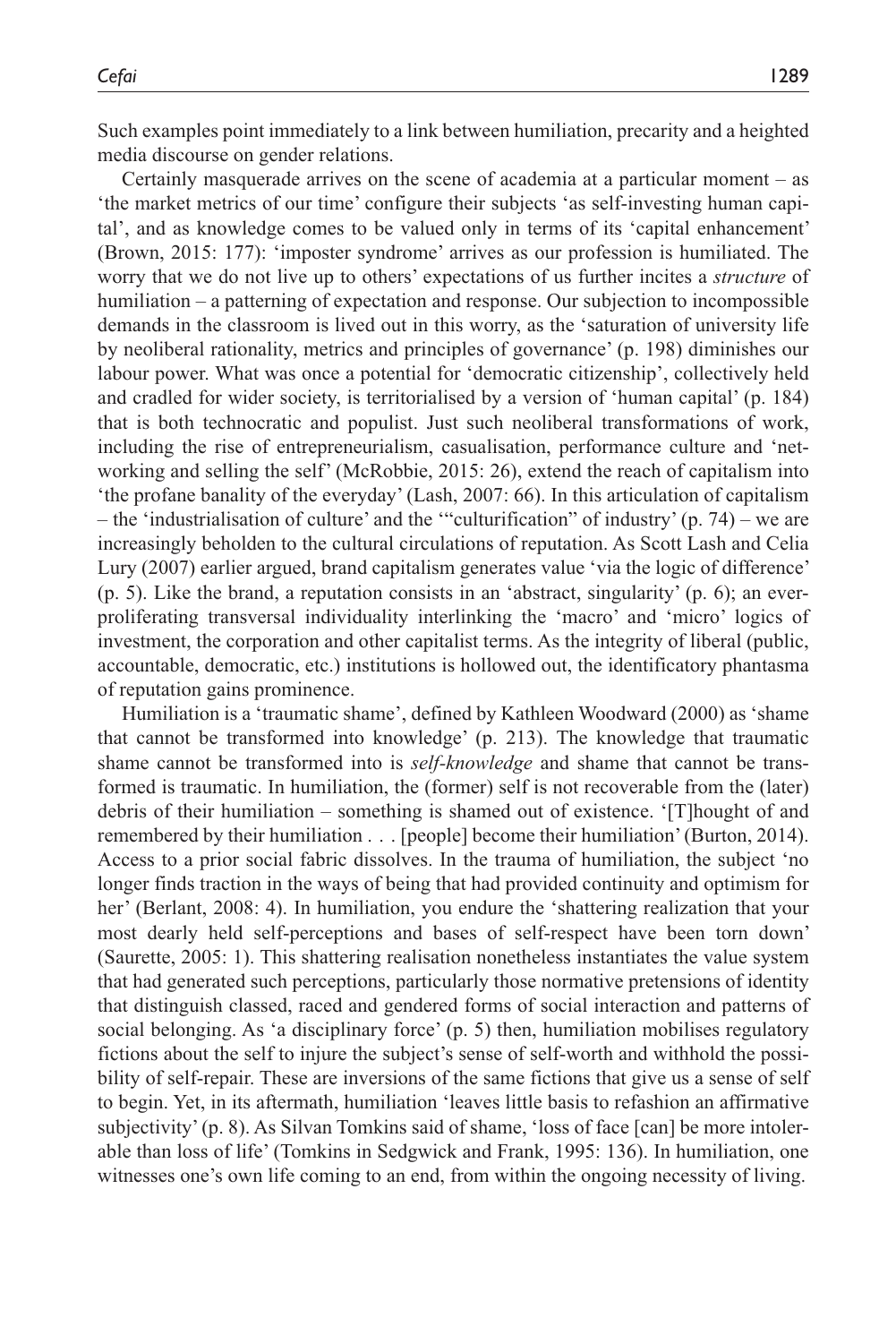Situated within affect studies, I examine humiliation not as epiphenomenal, or as an expression of a psychologised subjectivity, but as a 'structure of feeling'. According to Raymond Williams (1977) and his readers, the concept of feeling as having a structure places 'the historical present in the affective presence of an atmosphere that is sensed rather than known and enacted, a space of affective residue that constitutes what is shared among strangers' (Berlant, 2015: 194). I am interested in how humiliation constitutes just such a space of residue – in what is constituted by humiliation's 'singularity of feeling' (Cefai, 2012: 18). Humiliation is understood as a composite term, defined by an internal set of subjective and affective relations, but also by a thoroughly social and aesthetic patterning of affect. To theorise the singularity of humiliation, I offer a close reading of how humiliation is singularly lived according to such characteristics across a range of media examples. My analysis of humiliation looks beyond 'the experience we associate with a typical emotional event' (Berlant, 2008: 4), to the structural elements in play for humiliation to eventuate. As such, this essay seeks to (1) draw attention to and account for the prevalence of humiliation as a textual thematic within contemporary media cultures and (2) consider the implications of digitally and affectively networked humiliation for how we theorise relations among the social, power and identity.

## **The everyday of humiliation's media culture**

Pictures hang about on Google like a gypsy fucking curse. There's no cure for the Internet. It would never go away. It'd be glued to your name; a fucking stain on you. I'd hang myself if that was me. Crack my fucking neck at the first opportunity. (Hector [Jerome Flynn], 'Shut Up and Dance', Black Mirror)

You think that everyone in the world is out to humiliate you. (Marnie [Allison Williams], Girls)

My analysis of the everyday of humiliation's media culture begins with a consideration of how humiliation is thematised in televisual character and narrative development. Netflix's popular and critically acclaimed *Better Call Saul* (2015–present) offers a telling example of how a TV series can hone the significance of humiliation within the contemporary social fabric. From the vantage point of television, humiliation is a social drama ripe for the screen – a drama of the circumstantial interdependencies and affective indeterminacies that foreground the relationship between identity and the rules of familial, institutional and cultural inclusion. Interdependency and indeterminacy provide dramatic suspense: humiliation as a structure of risk is made tangible in a range of ways. For example, the risk of injury to one's dignity is made tangible in characters' perpetual worry (such as, worry over 'the terror of being found out'). In the case of a TV series, this structure includes the worry of the audience. The audience of *Better Call Saul* worries the protagonist Jimmy McGill (Bob Odenkirk), as well as indulges in the thrill of his play with social boundaries and categories. It is the hypocrisy of social status that Jimmy iconoclastically games, but not without risking his own status.

*Better Call Saul* examines our culture of humiliation by exploring the predicament of living with a 'spoiled identity' (Goffman, 1963). Throughout the series, the notion of a spoiled identity plagues Jimmy, later known as Saul (revealed in this episode to be a play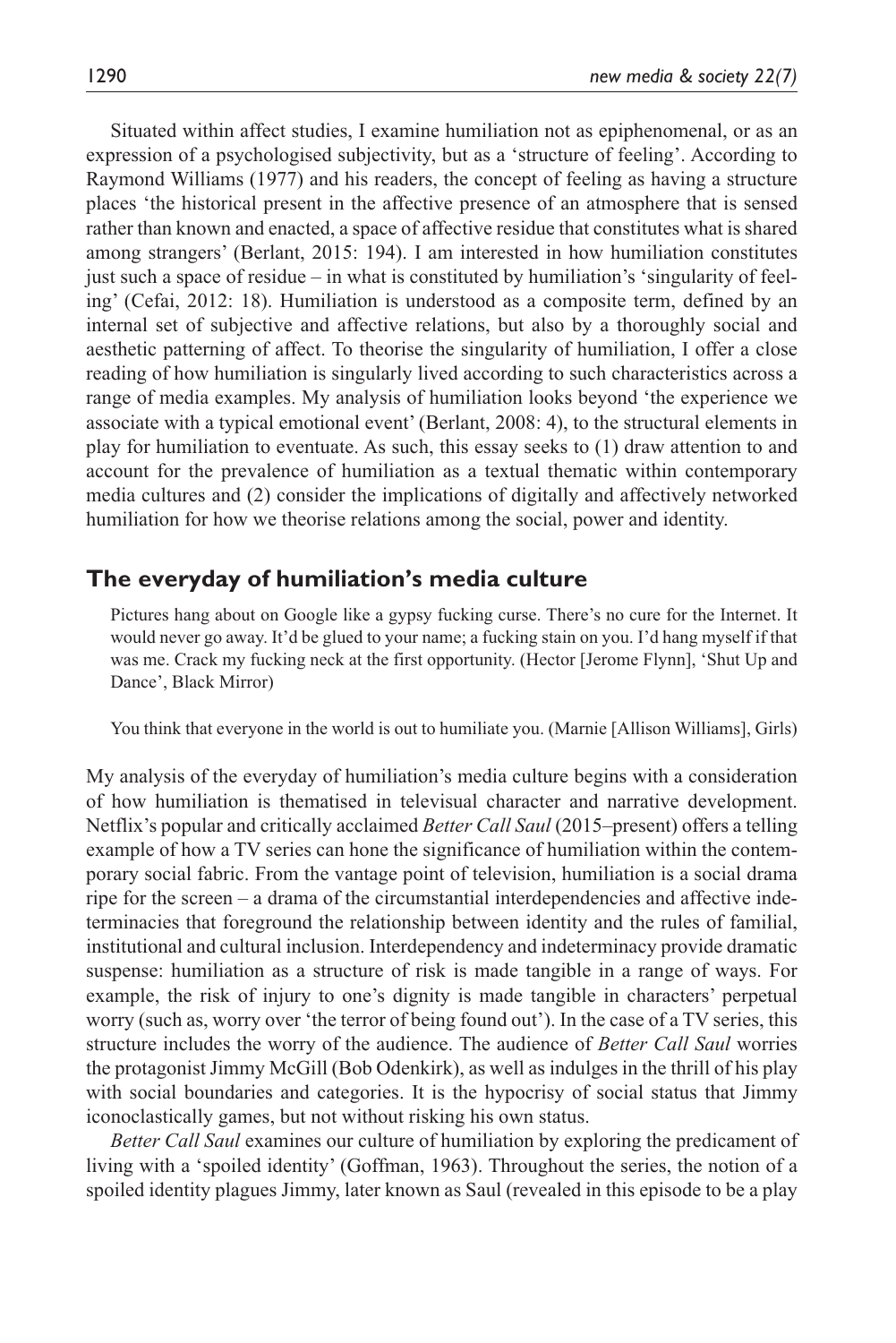on the expression 'It's-aul good!'). This ongoing thematising of humiliation is crystallised in the last episode of Season 4 of *Better Call Saul*. Party to a recruitment process that rejects Christy Esposito's (Abby Quinn) application for a law scholarship, Jimmy chases after Christy to address the young applicant directly. Jimmy urges Christy to defy her reputation, to take justice into her own hands:

You didn't get it. You're never going to get it. They dangle these things in front of you; they say you've got a chance. But, I'm sorry: it's a lie, because they'd already made up their mind and they knew what they were going to do before you walked in the door. You made a mistake and they are never forgetting it. As far as they're concerned, your mistake is just, it's who you are. It's all you are. I'm not just talking about the scholarship here. I'm talking about everything. I mean, they'll smile at you, they'll pat you on the head, but they are never, ever letting you in. (Beat) But listen. Listen. It doesn't matter. It doesn't. Because you don't need them. They're not gonna give it to you? So what. You're gonna take it. You're gonna do whatever it takes, do you hear me? You are not gonna play by the rules. You're gonna go your own way. You're gonna do what they won't do. You're gonna be smart. You are gonna cut corners. And you are gonna win. They're on the 35<sup>th</sup> floor? You're gonna be on the 50<sup>th</sup> floor. You're gonna be looking down on them. And the higher you rise, the more they're gonna hate you. Good. Good. Rub their noses in it. Make them suffer. You don't matter all that much to them – so what? So what. Screw them. Remember: the winner takes it all. (*Better Call Saul*, 2015–present, 'Winner')

In the beat, Jimmy's speech switches affective register from consoling compassion to compassionate motivation. Just moments earlier, he had addressed his colleagues with the same conviction. 'Esposito, that's the shoplifter?', a fellow lawyer enquired. 'The shoplifter. Right. That's right' Jimmy had contended, with an appropriately wry response, before challenging his colleagues to 'take another look' at Christy's application. 'It's really good', he opined. But compassion is not enough to convince his colleagues, and just moments after Jimmy addresses Christy, we witness the limits of compassion as Jimmy himself crashes and burns. Jimmy's failure to pass his bar reinstatement hearing radiates with 'the painfulness of misrecognition' (Cefai, 2012: 73) that haunts his character. No matter his ingenuity, Jimmy repeatedly fails to be deemed worthy of respect by the more mediocre characters he outwits. While he gives off the appearance of abiding by the mediocrity of his peers, they do not recognise him as being one of them.

Thinking to the roots of the term humiliation in 'humility' and 'humble', from the Latin *humilis* meaning 'low' and 'lowly', from *humus* meaning 'ground' (*Oxford English Dictionary*, 2018), to spoil or 'soil' an identity is to lower a subject's social status. Cultural notions of status such as 'one-upmanship', 'tall poppy syndrome' and the 'put-down' encapsulate this articulation of social hierarchy by the spoiling of identity. In this scene and many others, the spoiling of identity occurs by activating differences in power. These differences are coded as discrepancies *in* social status – who sits at which table and with what influence; who is a decision-maker and who is an applicant; whose experience aligns with the consensus. Individualising notions of 'winning' and 'losing' offer neat condensations of 'the pervasive inequality and competition that underpins the growth of the new creative economy' (McRobbie, 2015: 13). These notions are 'impressions' of success or failure – they impress upon us an idea about desire, such as the desirability of being 'on top', 'inside' or even, 'an outsider'. We might think of reputations as relational surfaces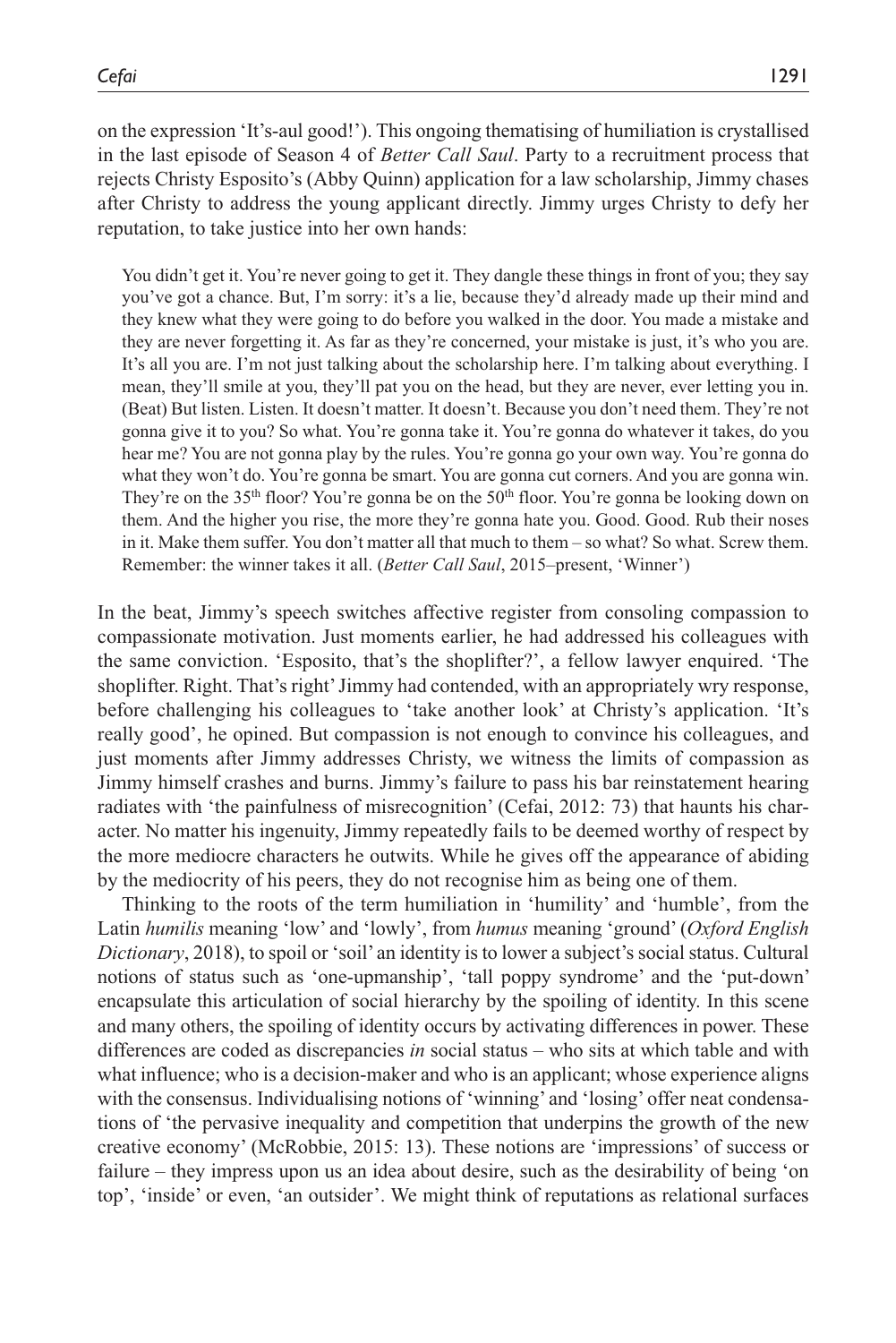– particular impressions made by 'the very affect of one surface upon another' (Ahmed, 2004: 6). We can see the affective impressions of status worked aesthetically, in literary devices such as irony, or narrative tropes like the heroic underdog.

Writer and creator of the Channel 4/Netflix series *Black Mirror* (2011–present), Charlie Brooker, singles out the episode 'Hated in the Nation' as having been inspired by Ronson's *So You've Been Shamed* (Hibberd, 2018). Like *Better Call Saul, Black Mirror* evokes humiliation as a central narrative theme across many episodes. In 'Hated in the Nation', people are punished for using a hate-filled hashtag on a Twitter-like platform. A character explains, 'It's a hashtag game, you know, like "death to . . ." You insert the name of someone who's being an arsehole. It's not real. It's a joke thing'. But #DeathTo turns out to be no joke, as users of the hashtag are targeted for retribution. The episode exaggerates the discrepancy between the surface impressions that generate and draw people into a 'hashtag game' – the game of humiliation – and the severity of its implications. This discrepancy results from the gamifying of humiliation on platform media known as 'e-bile', in which 'a pleasurable – albeit competitive – game' of competing to produce 'the most creative venom' creates 'feelings of irritation, anxiety, sadness, loneliness, vulnerability, and unsafeness; to feelings of distress, pain, shock, fear, terror, devastation, and violation' in those 'who have been targeted' (Jane, 2014: 356). 'Shut Up and Dance' further probes the power of social media to bring someone down. The anonymity of the Internet, in combination with the tabloid culture of social media (sensationalism and morality), allow sexual misconduct to become weaponised (see Kipnis, 2017). The episode focuses on the intense drama of shame, fear and panic that follows being 'found out' by some unknown person or group of persons. Operating in secret like the hacker organisation Anonymous, the extortionists threaten to upload video recordings of the protagonists engaging in morally compromising activities, such as masturbating with the aid of illegal images. Rather than extort money or material possessions, the activists extort a moral lesson – their game demonstrates the lengths that people will go to avoid their humiliation, highlighting how concern about others flips into self-preservation. Also consider how 'White Bear' stages the media spectacle of public shaming. In this episode's version of reality TV, the concept of the immersive 'viewer experience' is taken beyond existing norms of production, as the audience actively participates in humiliating those deemed deserving of such punishment. The fact that, sociologically, the targets of online hostility are largely women (Jane, 2014), is a point to which I return later.

Exploring how the governance of social exclusion is implicated in automation, 'Nosedive' picks up on the direction of travel we see in the rise of the trillion-dollar industry in data. The downfall of the protagonist whose social faux pas leads to a downwards spiral of decision-making that contravenes socially acceptable standards of behaviour points to the horrors of a fully automated criminalisation of social exclusion. This is a vision of an automated humiliation that turns humiliation from a disciplinary power into a biopolitics. This could be taken as a fictionalisation of the scenario playing out in China's Social Credit System, or India's biometric registration project for the distribution of food security and other welfare entitlements, Aadhaar. The automation within such projects can compound inequality, exacerbate the punitive efficiency of moral policing and persecution and introduce new obstacles to social justice (Arora, 2019). We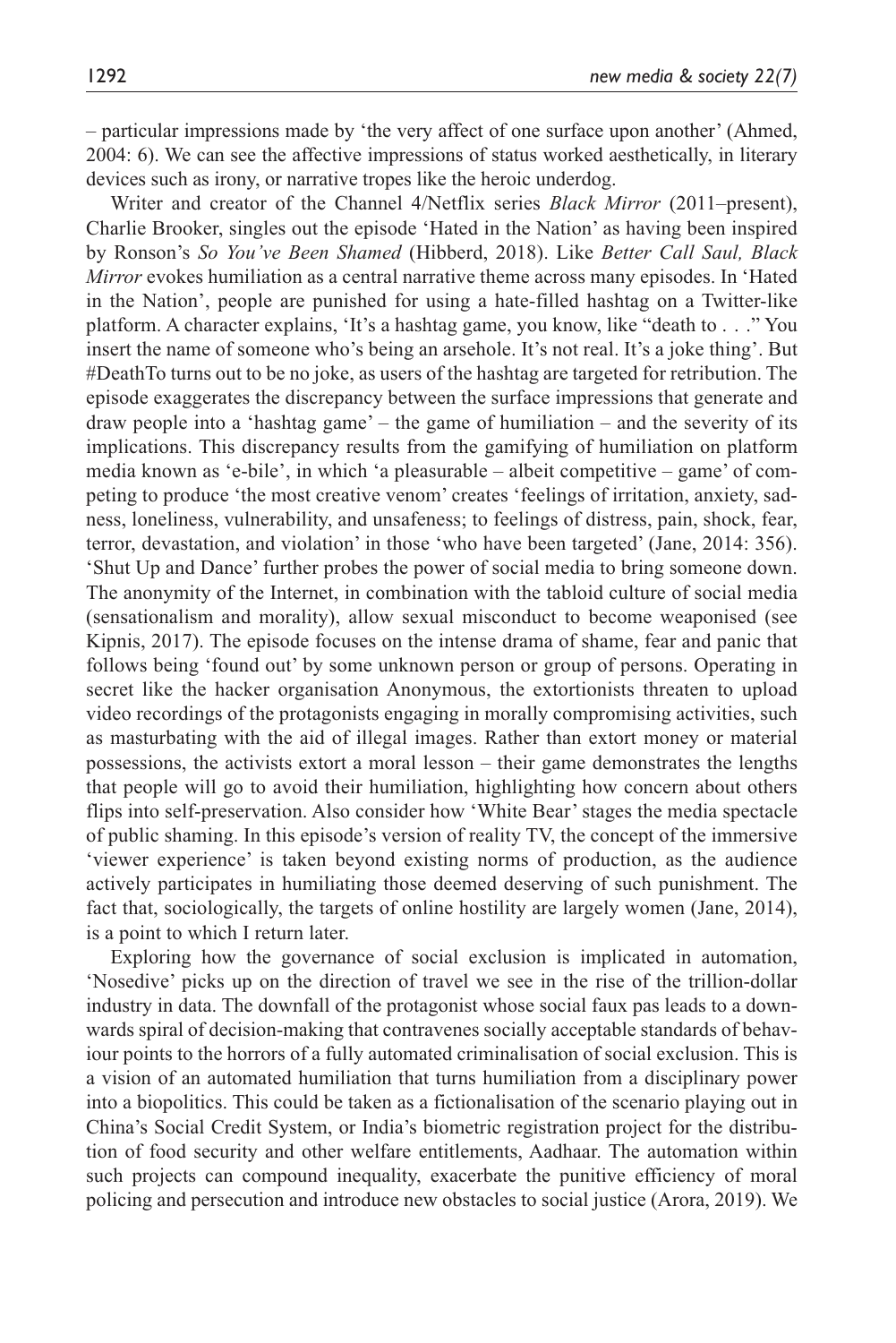could consider too Australia's automation of the Centrelink benefits system, where an algorithmic flaw resulted in tens of thousands of welfare recipients being wrongly billed for welfare debt – 'robo-debt', as it was aptly named (Terzis, 2017). The mediation of humiliation by a *national* media culture is the focus of the very first episode of the series. 'The National Anthem' situates humiliation within the genre of political drama, as the ultimate challenge to power. The episode asks whether a figure of power, such as the British Prime Minister, could endure the humiliation of his own bestiality being televised live 'to the nation' (and, the audience learns, he can). Humiliation is a way of staging the question of what people can tolerate.

As this introductory discussion suggests, *Black Mirror* picks up on the centrality of humiliation to stories of the human-technology relation. The incitement to humiliate has become part of the way we live with digital media technologies within an 'economy of visibility' (Banet-Weiser, 2018): humiliation as a political strategy (showing someone up; bringing someone down) resonates with a social media culture in which the activity of cultivating and registering status has become prolific. Networked technologies 'operating on nonconscious, bodily responses or affect' and 'flooding the domain of connectivity with other-than-human agencies or datafication' (Clough, 2018: ix) open new domains of power among governments, corporations and self-governing subjects. The Cambridge Analytica scandal, of mobilising downfall through accusatory messaging that targeted individuals based on their data profiles, and without their knowledge, is a case in point. As are all the various instances of harassing and denigrating women on the platforms Reddit.com and 4chan, whose 'assemblage of design, policies, and norms' encourages 'toxic technocultures' (Massanari, 2015: 336). Automation, the result of human and non-human agents interacting, extends humiliation's scope and scale. The 'speeds of the territorialization, deterritorialization, and reterritorialization of social spaces, as well as the adjustment to the vulnerabilities of exposure to media event-ness, are beyond any user's mere decision to turn "it" on or off' (Clough, 2000: 3). This decentring of the human as the seat of social action might have the effect of augmenting humiliation's 'historical sensorium' (Berlant, 2011: 3). Humiliation foregrounds the vulnerability of human dignity to the injuries of a technologised semiocapitalism that downgrades or eradicates all kinds of manual, administrative and service sector work. Humiliation is mediated not only by identificatory notions and categories but, *en masse*, by governments, corporations and their informatics – a predicament shaped by a whole social scene of techno-mediated transformation that threatens to semi-automate this degradation. As such, the fate of a single character's humiliation articulates humiliation's social force as a force of neoliberalism. Television hence narrates humiliation in this way, as a 'structure of feeling' (Williams, 1977) – as a mediation of 'a collectively held generational historical sense of social relationality' (Berlant, 2015: 199).

The cultural economy of reputation is at once substantiated and promulgated by social media (e.g. Marwick, 2013) – a repercussion of the personalised user profile that demands constant engagement in the task of making impressions in a neoliberal consumer culture wedded to the individual. As we are increasingly interpellated into social experience via a performative individual and collective identity online (Papacharissi, 2011), the 'optimal balance between disclosure and privacy' (Papacharissi and Gibson, 2011: 78) is thrown out of whack. Beyond our individual control, this balance becomes a matter of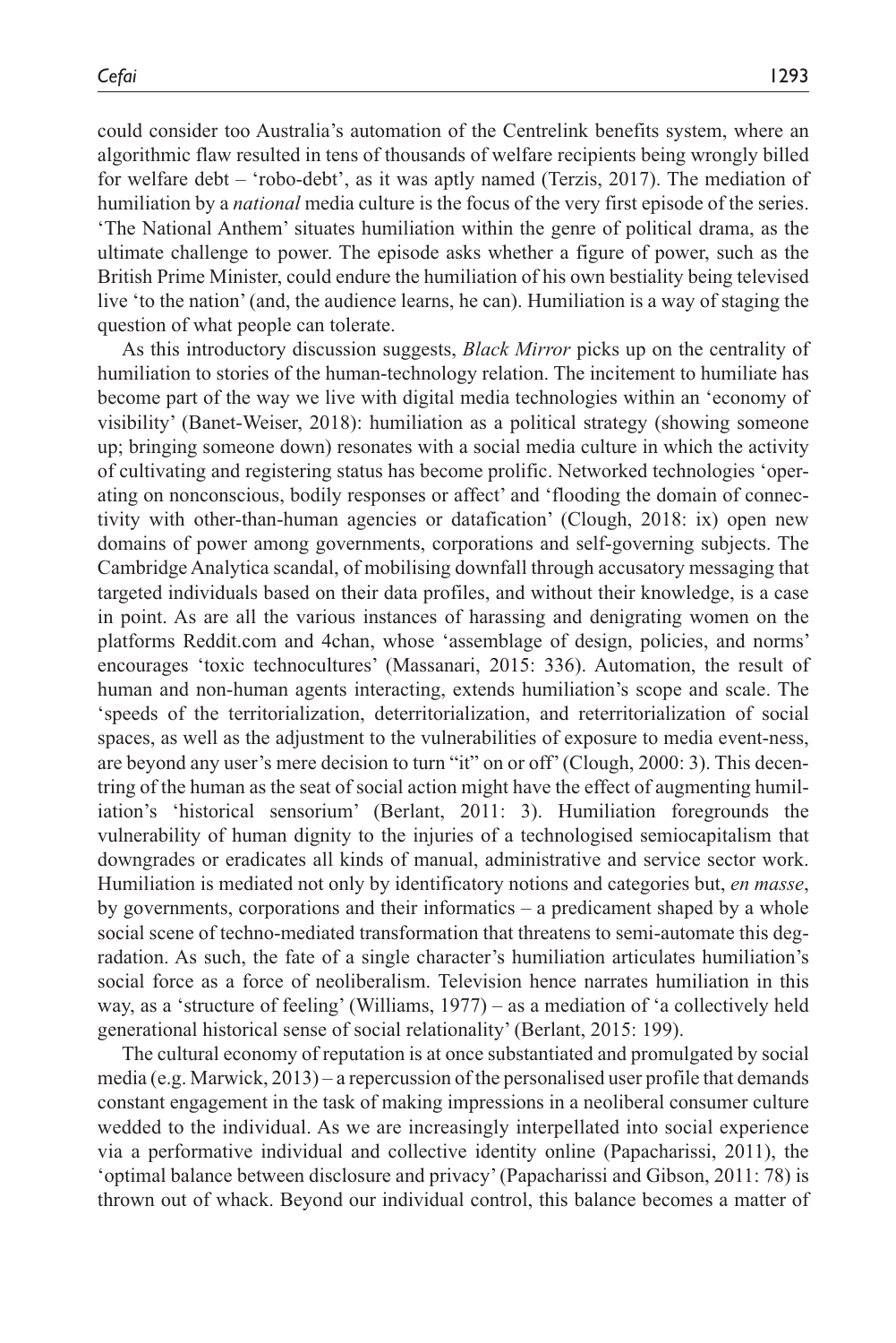the ranking algorithms that govern how information appears: algorithms simulate and then intervene in the social field, shaping the conditions of representation that determine how the user is 'recognized as a subject with a voice' – such as in the case of the old Facebook EdgeRank algorithm (Bucher, 2012: 1165) or more shrewdly, Reddit's 'point total' based on 'some variation on upvotes minus downvotes' (Massanari, 2015: 337). Our declarative performances of this balancing act thus entangle the need for *recognition* – that much discussed staple of critical identity movements – with the matter of *reputation*; speaking, or not, becomes a matter of appearances within technologised schemas of visibility. The cultural logic of 'convergence' and its media architecture of 'flow' (Papacharissi, 2011: 305) wed *social* participation to the performance of an *individual* subjectivity – our 'difference' (Lash and Lury, 2007: 5) becomes an appearance that might make an impression.

The performance of impressions is mediated not only by media technologies, but by the structures of feeling they collate and disseminate. The social dynamics that networks mediate, such as 'invisible audiences', 'collapsed contexts' and 'the blurring of public and private' (boyd, 2011: 49), consequent to the 'scaling' (p. 48) of content and various other 'affordances of networked publics' (p. 46) distribute a range of social feelings in part by generating impressions. Immersed in an 'algorithmic culture' (Striphas, 2015: 395), subjects must interface and 'face-off' the power differentials that are induced by algorithmic communication that paradoxically combines collective sentiment and social action (such as in voting behaviour) with 'black box' technologies (that conceal the premise of the communicative interface). These relations, among visibility and invisibility, what is known and not, expressed or hidden – the privacy and publicity of data – coincide with those that structure shame and humiliation. The everyday anxiety of living with 'something we fear will badly harm our reputation' (Ronson, 2015: 27) is exacerbated by the resonance between the cultural characteristics of humiliation and the ways in which digital media compel us to communicate our individuality online. Anxiety about appearances is hence an important site in the digital mediation of humiliation's affective structure. These anxieties might propel us into competitive scrutiny, assertion or backtracking, as in the case of the YouTube apology video.

Prior to networked communication, William Miller (1993) observed that as 'perhaps our most powerfully socially oriented emotion of self-assessment', humiliation, 'or at least the threat of it', has become 'a normal feature of most routine social interaction' (p. x). The more a neoliberal theory of competition pervades everyday life, and the more we enact this competitive mentality online, the more potent humiliation becomes as a latent force of our social relations. This latent force can be found in the *threat* of humiliation that is also a pertinent feature of humiliation's structure. As the predicament of *Better Call Saul's* Christy Esposito illustrates, it is humiliating to be called to interview for a job that does not exist. Moreover, in response, we cannot simply take justice into our own hands: humiliation stages the problem of social action in the face of hypocrisy. What should we do about the façade of power's performance? Every day, a television character says, 'you humiliated me', 'I was humiliated', 'I'm not going to be humiliated any longer' and so on, and news media reports represent people's first person accounts of their humiliation by government policies, whether austerity or the Windrush scandal. The structure of humiliation extends beyond the shaming frenzies of Twitter that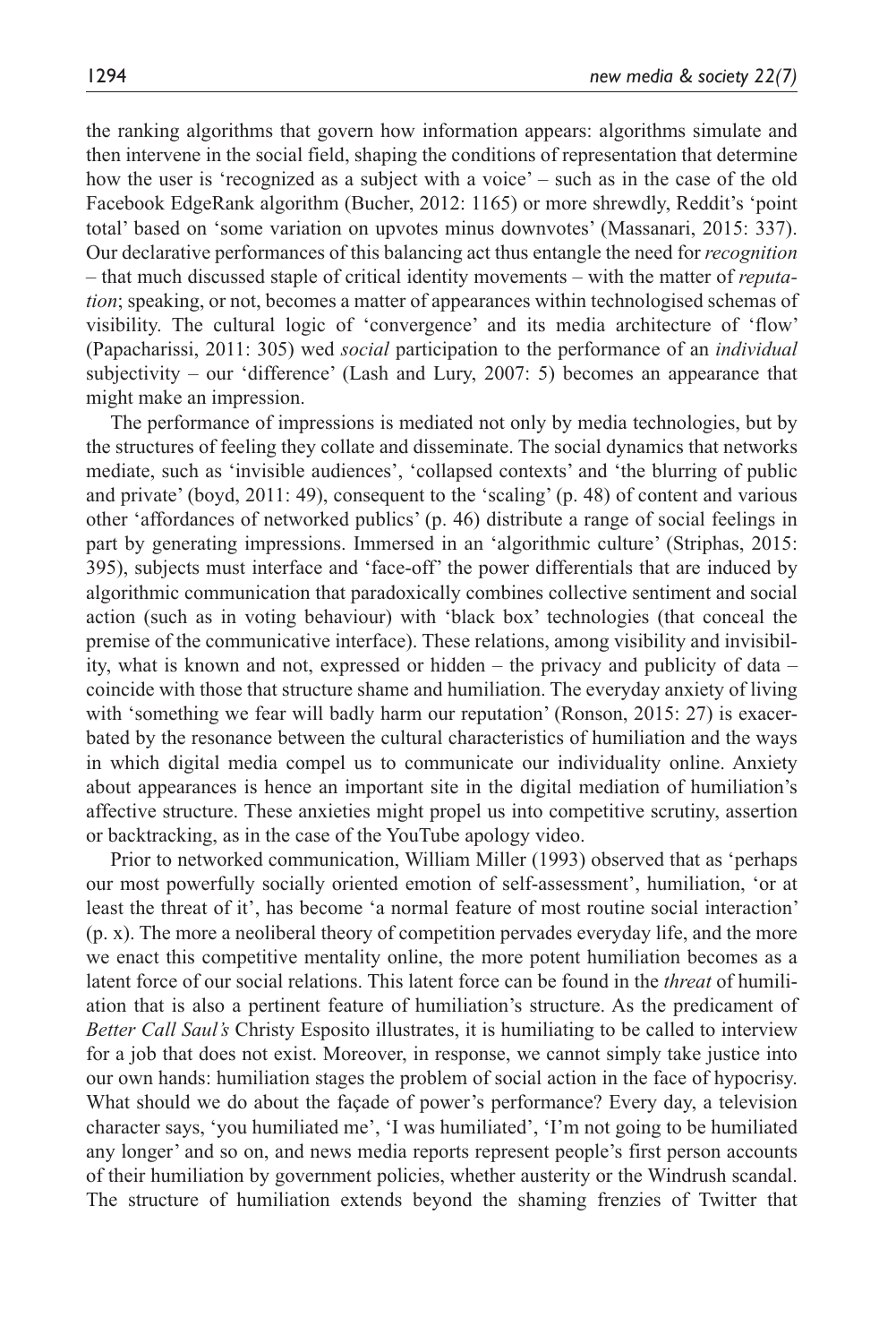captured Ronson's and my colleagues' imaginations, or the *schadenfreude* that is exploited by reality TV (Cross and Littler, 2010; Skeggs and Wood, 2012). There are 'clearly identifiable "tactics of humiliation" that are consciously mobilized by a [*sic*] various actors in a variety of contexts' (Saurette, 2005: 6) – mobilised, and in the era of Facebook, monetised. The seemingly 'conscious decision by the government to humiliate and degrade people', as the film maker Ken Loach put it (Wilkinson, 2017), suggests just such a conscious mobilisation. As do the hallmarks of 'popular misogyny' expressed on the Internet – 'the instrumentalization of women as objects, where women are a means to an end: a systematic devaluing and dehumanizing of women' (Banet-Weiser, 2018: 2).

## **Humiliation's eventful structure of feeling**

Even the most generic definition of humiliation, as the event of 'mak[ing] (someone) feel ashamed and foolish by injuring their dignity and pride' (*Oxford English Dictionary*, 2018), points to a 'complex experience and emotion in which conceptual and cultural expectations and meanings intertwine with powerful affective and bodily forces' (Saurette, 2005: 3). In humiliation, someone is (1) *made to feel ashamed*; (2) *made to feel foolish;* and (3) *injured* (*via an injury to dignity, pride, self-worth*). Humiliation consists in an elemental structure in which each element relates to the other and, in combination, each acts as a relation of force. Humiliation's shame, the shame of humiliation, is *externally imposed and defined*, which is in contradistinction to the usual aetiology of shame understood as an internal reflection and affective state that resonates outwards (e.g. Tomkins, 1963; Woodward, 2000). The second element of humiliation is foolishness, also *externally imposed and defined*. Humiliation's foolishness is stupidity of a particular kind – the bearing out of a lack of cultural capital. The kind of cultural capital that matters most to humiliation, the kind of knowing, the savvy, is that which exploits prejudicial forms of identity (e.g. age, gender, nationality, race and class) (see Woodward, 2000). Foolishness riffs off the status quo of identities to the extent that, as forms of cultural difference expressed as affective knowledges, they are able to articulate the terms of social inclusion. What we do not know *can* hurt us. The fool is duped; the fool did not know better; the fool did not understand the rules of the game. The fool was 'conned' (Banet-Weiser, 2018: 97).

The third element of humiliation is injury, also of a particular kind. Humiliation's injury is an injury to self-regard. Dignity and pride, and associated conceptions of the self, including self-confidence, self-esteem, self-respect, self-assurance and self-possession among other notions, denote one's relation to one's self via one's relation with others. Humiliation injures this self-relation. As such, humiliation attacks a person's capacity to relate to and be in the world. To have one's self-regard injured in this way, by being made to feel ashamed and foolish of *who one is* through the imposition of a construction of *who one is meant to be*, compels one to experience the limits of one's own self-perception. One must reckon with the power of self-perception in relation to the power of others, socially conceived. The operation of a dominant epistemology of perception is a manifestation of disciplinary power. As Michel Foucault (1977) memorably claimed, disciplinary power is wielded through you, in your self-perception – in your 'soul' (p. 33).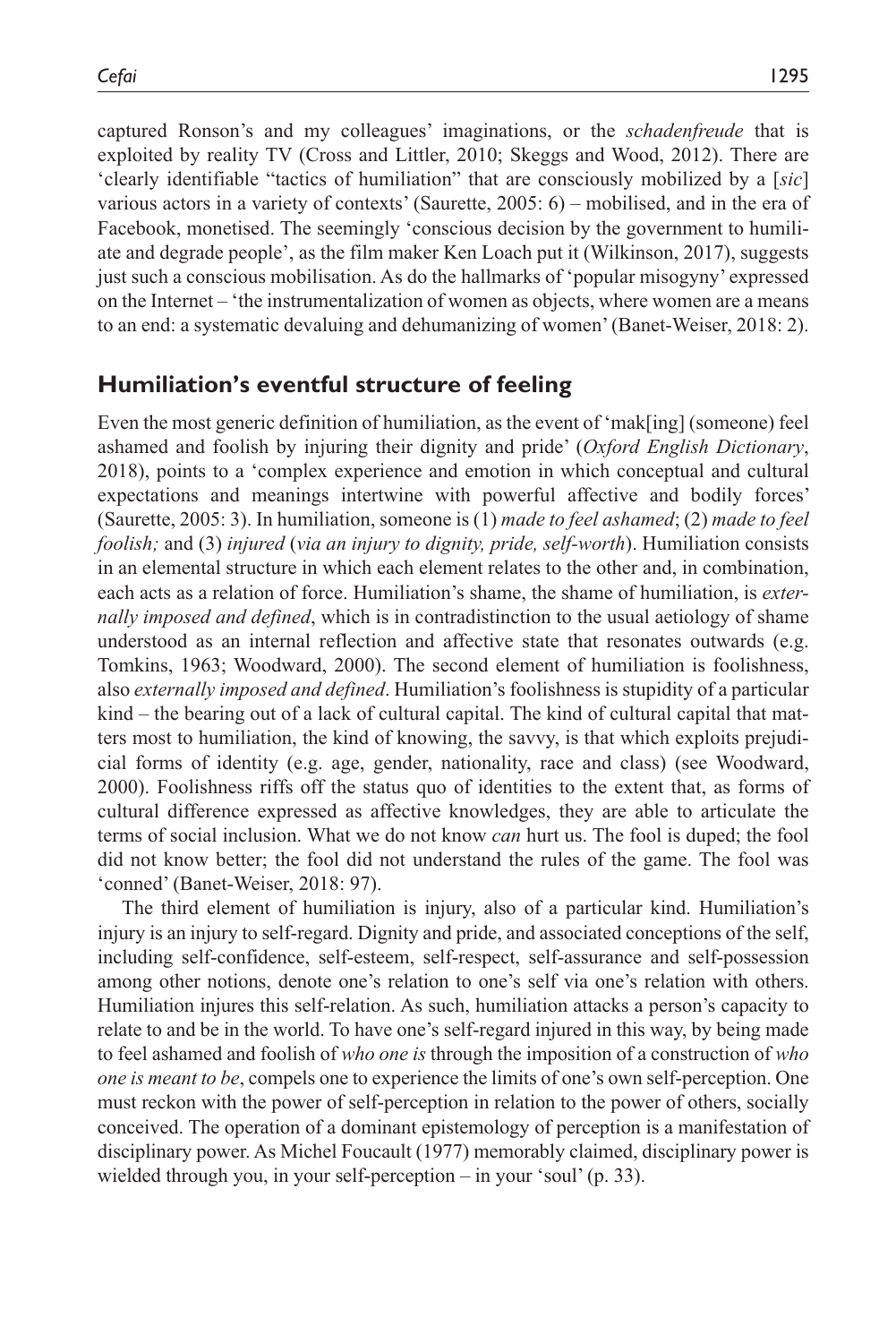In the structure of humiliation then, one becomes ashamed *of* their foolishness (foolishness is the *object* of humiliation's shame) and one is made to feel ashamed *by dint of* being made to be the fool (foolishness *subjectivates* the subject of humiliation). The 'truth effects' of humiliation's shameful stupidity are less the effects of an autonomous human agency, and more the result of forces that accumulate and are distributed through institutions, networks and cultures, and increasingly via their 'other-than-human agencies or datafication' (Clough, 2018: ix). Furthermore, we can surmise that the combined *feeling* and *self-evaluation*, or 'critical feeling' (Cefai, 2012: 35), that follows becoming vulnerable to an injury of this kind is an embodiment of the reflexive definition of the self as 'responsible for its own value' (Skeggs, 2004: 33). Paradoxically, being *made to feel* ashamed and foolish for having one's dignity or pride injured calls into question one's own role in their humiliation. Humiliation doubly gives form to the experience of powerlessness: in the first, the feeling of inadequacy (it happened to *you*), in the second, the fact of the feeling of inadequacy being imposed (it happened *to* you) – the humiliated must account for their own humiliation by dint of an intractable relationality. The feeling of being ashamed sensitises the subject to their sense of self-responsibility, which, within neoliberalism, is a *mode of subjectivity that individualises our responsibility to others*. Humiliation's shame thus amplifies the *failure* of the neoliberal subject's own self-investment,<sup>1</sup> as well as their affective disattunement to the status quo – the 'normative standard of judgement and aspiration that is deeply embedded and accepted' (Saurette, 2005: 13).

We might consider humiliation, then, as greater than the sum of its parts – the becoming of an affective event. On the one hand, feeling ashamed and foolish are the *aftereffects* of humiliation; the event of humiliation having occurred. On the other, one could not have been humiliated had they not been made to be the fool, in which case, foolishness *precedes* humiliation. This paradoxical temporality or 'double movement' is made possible, to invoke a Deleuzian concept, by 'the event of the body's own doubling' (Colebrook, 2000: 78). Humiliation bears out a subject becoming-other in relation to its own image. Then again, humiliation marks a traumatic break in the subject's ongoing process of becoming-other, cutting (into) the habitual affectivity of their social participation. Humiliation's eventful structure is therefore characterised by a potent mix of breakage and continuity – humiliation's event is one of a temporal schism that separates out a 'before' and an 'after', as irreconcilable but nonetheless connected senses of self held in tension within the flow of experience. The 'unmasking of pretensions' in view of 'a larger audience' (Saurette, 2005: 12) is retroactive *and* anticipatory, splicing the before from the after, marking out a dwelling in the 'crisis' of what has happened and in an impossible but inevitable 'ongoingness' (Berlant, 2011: 60).

The temporal schism of humiliation also occurs as an aesthetic rupture brought on by the manipulation of certain aesthetic distinctions that are linked to social standing. The distinctions between 'high' and 'low', 'visible' and 'invisible', 'knowing' and 'unknowing', 'public' and 'private' are those by which shame, foolishness and injury appear. *Shame* invokes notions of exposure, vulnerability, susceptibility, contagion, faciality, eye contact, skin<sup>2</sup> and the status quo (Gibbs, 2001; Probyn, 2005), alone pointing to shame as the affect that has been most linked to our social obligation to the feelings of others (Povinelli, 2002). *Foolishness* invokes the relation between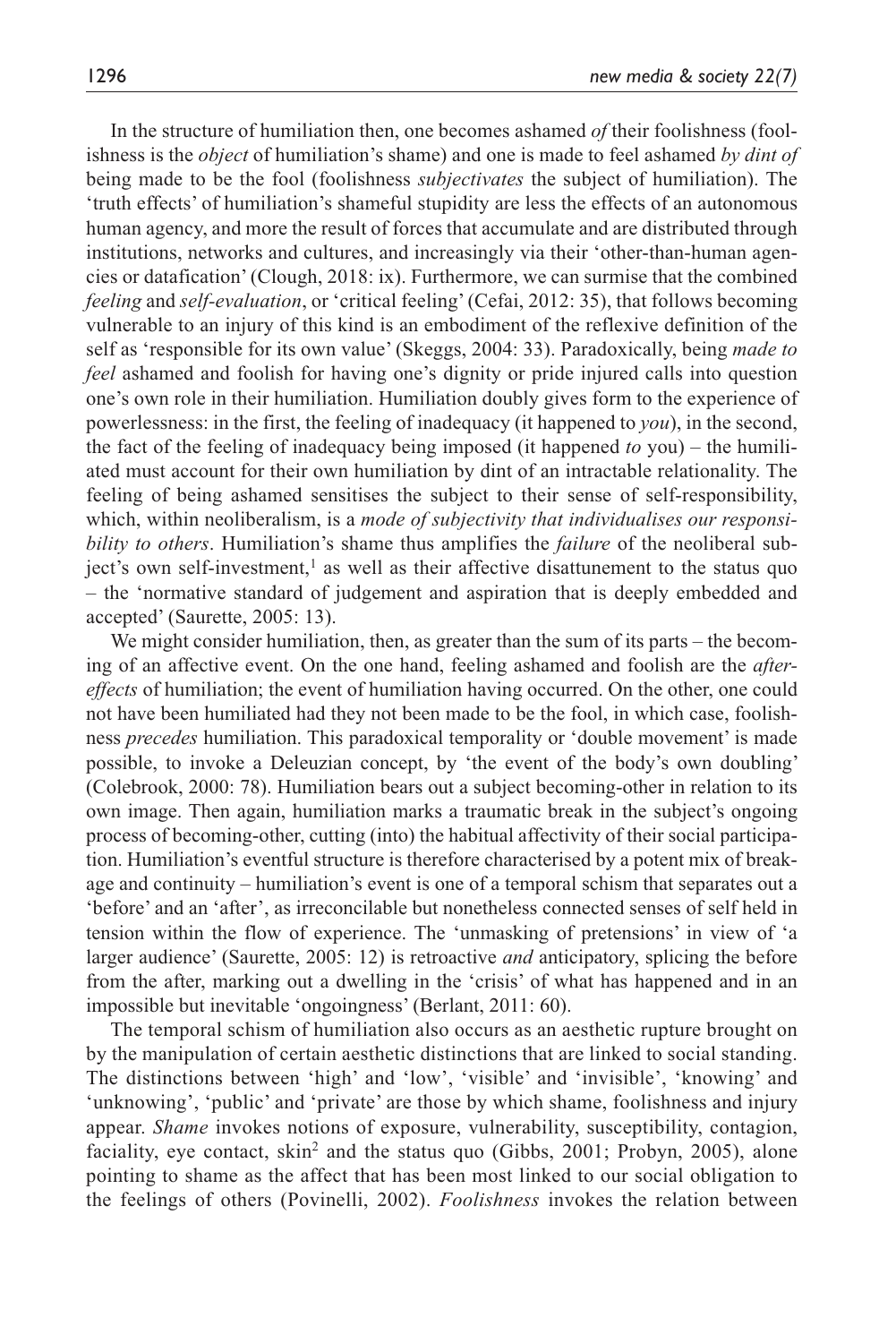knowledge and stupidity, impulsivity, lack (of judgement), triviality, nonsense, insincerity (vs. seriousness), the joke, a deficit (in cultural capital). Whereas *injury* invokes the wound, silence, voicelessness and the carrying of secrets; being downtrodden, robbed and ground down. This aesthetics of social hierarchy, morality and belonging is incorporated into and managed by institutions, networks and media cultures, generating norms of social inclusion. The affective event of humiliation therefore has variable but predictable cultural characteristics.

# **The Clinton affair: reputation and the persistence of social value**

I lost my sense of self. (Monica Lewinsky, On the Internet's Reputation Shredder)

As a structure of feeling, humiliation is an *emergent* social propensity that works our cultural aesthetics of social relating, 'saturating atmospheres of held but inexplicit knowledge' (Berlant, 2015: 194). This does not mean that humiliation is 'new', but that in venting the excesses of social relations in flux – in 'disturbance' (Berlant, 2015: 194) – its affective structure has become prescient. In the example I discuss here, humiliation works the aesthetics of social relating in the service of patriarchal gender relations, reproducing women's social subordination by turning on their capacity for self-abnegation. This type of abnegation, as discussed, is the outcome/coming in of humiliation.

In 2014, Monica Lewinsky herself reminded us that her story, published online on 21 January 1998 in the *Drudge Report* ([www.drudgereport.com\)](www.drudgereport.com), was the first to break the Internet – despite the fact that the Internet was back then 'a perk' even for major news organisations in the United States (Susan Glasser in Harris, 2018). It was, Lewinsky (2014) said, 'the first time you missed history being made if you didn't have access to the Internet'. To return to the theme of public shaming online, Lewinsky cites the media culture of humiliation as the motivation for her public talks: 'cyber bullying, trolling, some forms of hacking, online harassment', she observes, 'all have humiliation at their core' (Lewinsky, 2015). 'There is a very personal price to humiliation, and the growth of the Internet has jacked up that price . . . Cruelty to others is nothing new, but online, technologically enhanced shaming is amplified, uncontained, and permanently accessible' (Lewinsky, 2015). That Lewinsky is the subject of a spoiled identity is plain to see – during her first video-recorded and platformed talk, her chin is tight and trembling, suggestive of the effort of her composure (Lewinsky, 2014). As I watch for the first time, I feel us both on the cusp of faltering: I *feel* that simultaneous requirement and impossibility of containing *something* – the mistake, so much bigger than you, and yet so engulfing *of* you, as it is imposed *upon* you. 'Humiliation', Miller (1993) writes, 'is the price we pay for not knowing how others see us' (p. x). 'I was threatened with 27years in jail', Lewinsky recalls, emphasising the frightening prospect of freedom denied. She describes herself as being almost 'humiliated to death'. Lewinsky outlines that price. Lewinsky's parents had her on suicide watch. Lewinsky's is the story of what it is like to be 'Hated in the Nation' (*Black Mirror*, 2011–present).

The shortcomings of Lewinsky's strategy of survival are particularly revealing of humiliation's social mechanism. Lewinsky's strategy that she self-identifies in a range of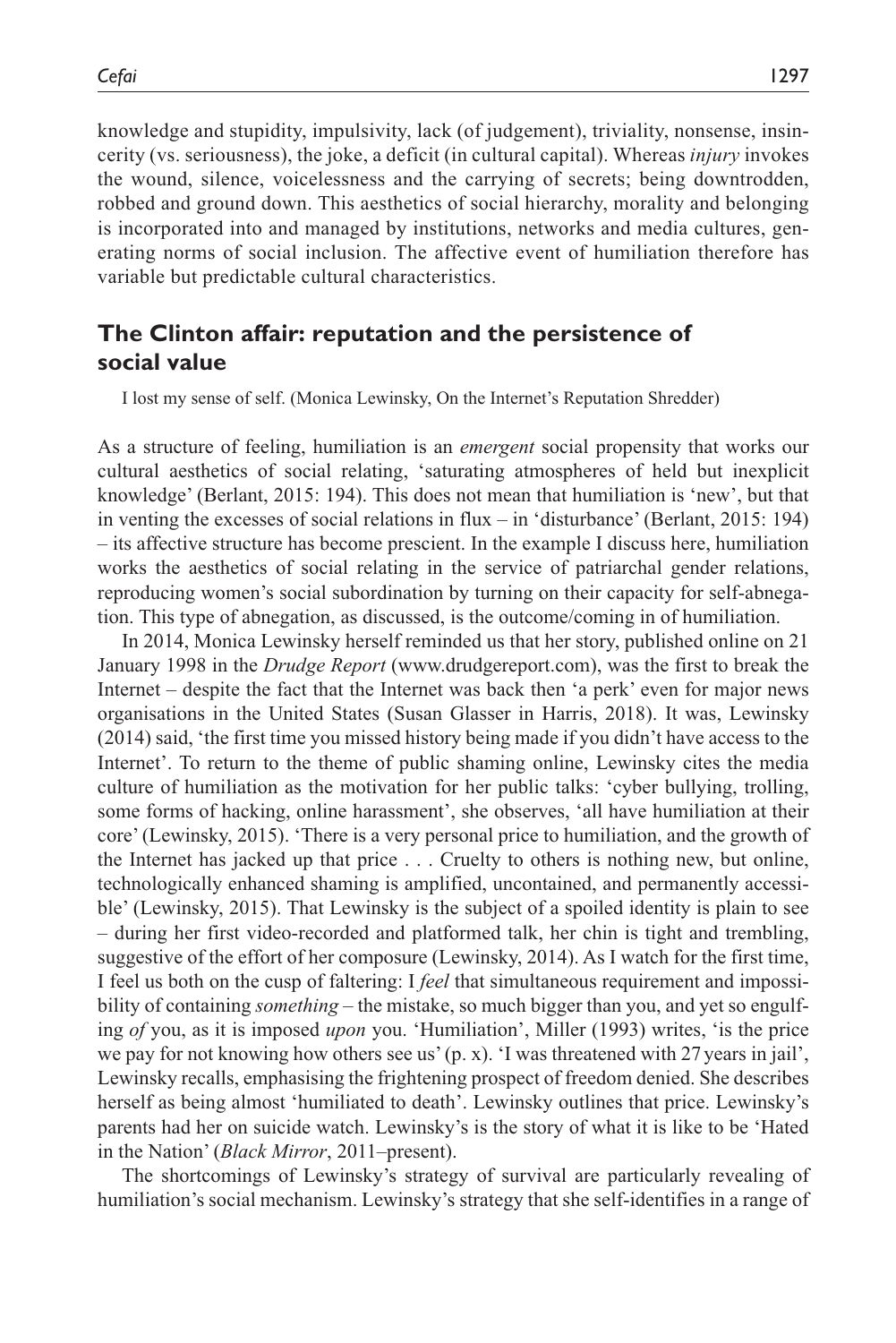talks was to distinguish between the 'two Monica Lewinskys': 'me' and 'public Monica Lewinsky . . . constructed with a little fact and a lot of fiction'. By her own account, Lewinsky distinguished as much as she could her own sense of self from the impression of her held by others. She recalls her efforts to delaminate herself – *who she (thinks she) is* – from 'Monica' she was becoming *known as* – her *reputation*. However, the social embedding of her sense of self within the protective milieu of family and friends offered little defence against the 'image of strangers reading the report' that 'amplified by a thousand-fold the shame and humiliation' she felt. Lewinsky found that her reputation was part of herself: the ruining of her reputation, she claims, 'was a form of identity theft'. Humiliation as a theft of identity, as defamation, undermines the sovereignty of the ideational self.<sup>3</sup> Affect undermines the abstract  $-$  one abstraction supplanted for another, the social transpires as materially real. The underlying social reality of one's sense of self – affective, embodied and constitutive – is under assault in the assault on one's reputation. Humiliation works upon the fold of the social within the self, the impression of the reputation within self-perception. Looking back, Lewinsky tries to distil the entangled threads of her reputation online, her *data* – for which she never derived any royalties, she jokes – from her flesh and blood self – an entanglement upon which online humiliation pivots, the basis upon which 'the Internet has jacked up that price' (Lewinsky, 2015) of 'not knowing how others see us' (Miller, 1993: x).

So described, humiliation emerges out of the problematic of identity as an exercise of power more generally, and specifically, out of the question of resistance. Resistance to, and in relation to, identity, can be encapsulated as the difficulty of escaping 'binary organizations of asymmetrical power', given how notions such as 'hybridity, syncretism, third space . . . are in fact products of "'the disjunctive logic" that colonization and Western modernity introduced' (Hall, 1999: 6) . . . implicated in the very diagrams they try to escape' (Grossberg, 2010: 202). If the subject of a spoiled reputation could 'fix' the bad identity herself, or if we could fix it for her, we would no longer need to contend with the power of representation and its incessant binaries; we could in fact abandon the project of identity altogether, and certainly of reputation. For Wendy Brown (1995), this impossibility of doing away with an inherited relation of power underlies 'subjection' and the *ressentiment* that reinstates 'the terms of domination' (pp. 5, 7). Her concern, that resistance 'is figured by and within rather than externally to the regimes of power it contests' (p. 3), points to the insidiousness of humiliation as an affective intensification of the subject's self-relation within a context of power. Intensifying self-relationality via norms of sociality, humiliation becomes a neoliberal affect par excellence.

In response to the humiliation of her identity, it is not enough for Monica to simply assert: 'That's not me!' As Elizabeth Povinelli (2002) explains, 'the social fact of the feeling of *being obliged*' to 'moral sense and to reason' are often not consistent: people 'discover that their reasoning and their affect are out of joint' (pp. 4–5).<sup>4</sup> Humiliation foregrounds Lewinsky's impaled agency in her own process of self-identification, but also the psychic pain of enduring the *mal*-alignment of her reason and her affect. Humiliation is a malady of the integrity of an embodied subject that cannot be resolved through an intentional negation or integration. We might want to distinguish ourselves from the bad reputation, but it is not a matter entirely in our control – we *incorporate* standards 'from the wider society' that render us 'intimately alive to what others see as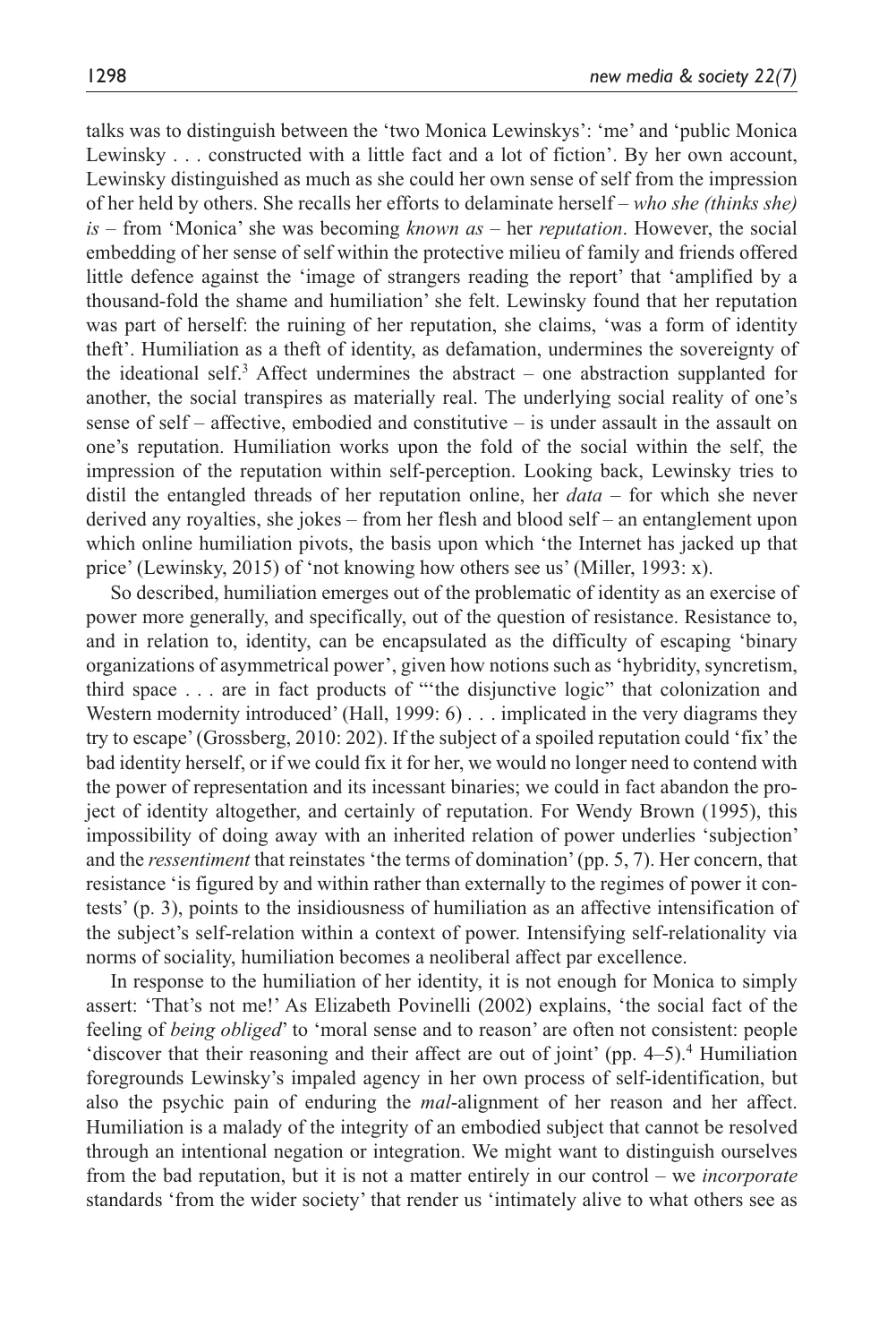his [our] failing' (Goffman, 1963: 7). This incorporation cannot always be tracked or resisted by existing cultural codes. Humiliation works this tension, between 'the sociality of affect' (Berlant, 2016a), and the reckoning of knowing better, or otherwise. Although socially modified, moderated and mediated by cultural forms and technologies – from reason to sentimentality, to the panopticon to the algorithm – we might consider that *the power of the social to oblige us* is not derivative, but affective. Moral sense, especially the feeling of being obliged, is not exhausted by morality – by the cultural encoding of affect within any given system of representation (such as 'moral knowledge'). It is perhaps because humiliation is predicated upon the *sociality of affect* – our affective experience of living with attachments to objects and abstractions, including our reflexive attachment to our sense of self – that the question of how to resist or move on from humiliation becomes so difficult. If affective sociality is immanent within social relations, resistance or change must occur therein, from within the inter- and intra-subjective swirl, from emotions to non-conscious bodily movement.

Living in these ironic times, we often precisely *do* know, reasonably, that the bad reputation is wrong; that, for instance, social values are stratified according to the biases of race, class, sexuality, and gender that are both concrete and abstract systems of knowledge informing the cultural economy of reputation. Yet we cannot entirely override a bad affect with a better education. Myriad examples from the postcolonial, critical race, queer and feminist studies literature attest to this in their evocation and politicisation of the painfulness of misrecognition, the 'break with what is called reality' (Goffman, 1963: 10). Humiliation is particularly linked to the anguish of the schism between reason and affect, the non-sovereignty of the subject of an affective sociality. So while within the eventful structure of humiliation the neoliberal *dispositif* of the responsible individual is squarely brought into focus, humiliation also attunes us to the social as *that which affectively obliges us*: in the crisis of experiencing the debris of a spoiled identity, we are sensitised to our affective sociality. Whether or not we are in reasonable agreement with the terms of this attunement, which might work for or against our better judgement, they do, nevertheless, pull us into social relating.

# **Towards a theory of humiliation's media cultures**

Even as we seek to redress the pain and humiliation consequent to historical deprivation of freedom in a putatively 'free' political order, might we thus sustain the psychic residues of these histories as the animus of political institutions constitutive of our future? (Wendy Brown, States of Injury)

A confidence *game* is one in which a person swindles or robs another person after gaining their confidence. (Sarah Banet-Weiser, Popular Feminism and Popular Misogyny)

We are, of course, socially obliged all the time: this obligation enables us to live *a* life. However, the scenarios I have discussed in this article – including in the examples of *Better Call Saul, Black Mirror* and 'the Clinton affair' – illustrate how our affective obligation to the social becomes palpable as a threshold for humiliation. More specifically, I have suggested that affective obligation in the form of reputation has become a pre-eminent threshold. That is, just as reputation has become a primary means by which our affective obligation is made intelligible, reputation in turn has become a prime opportunity for our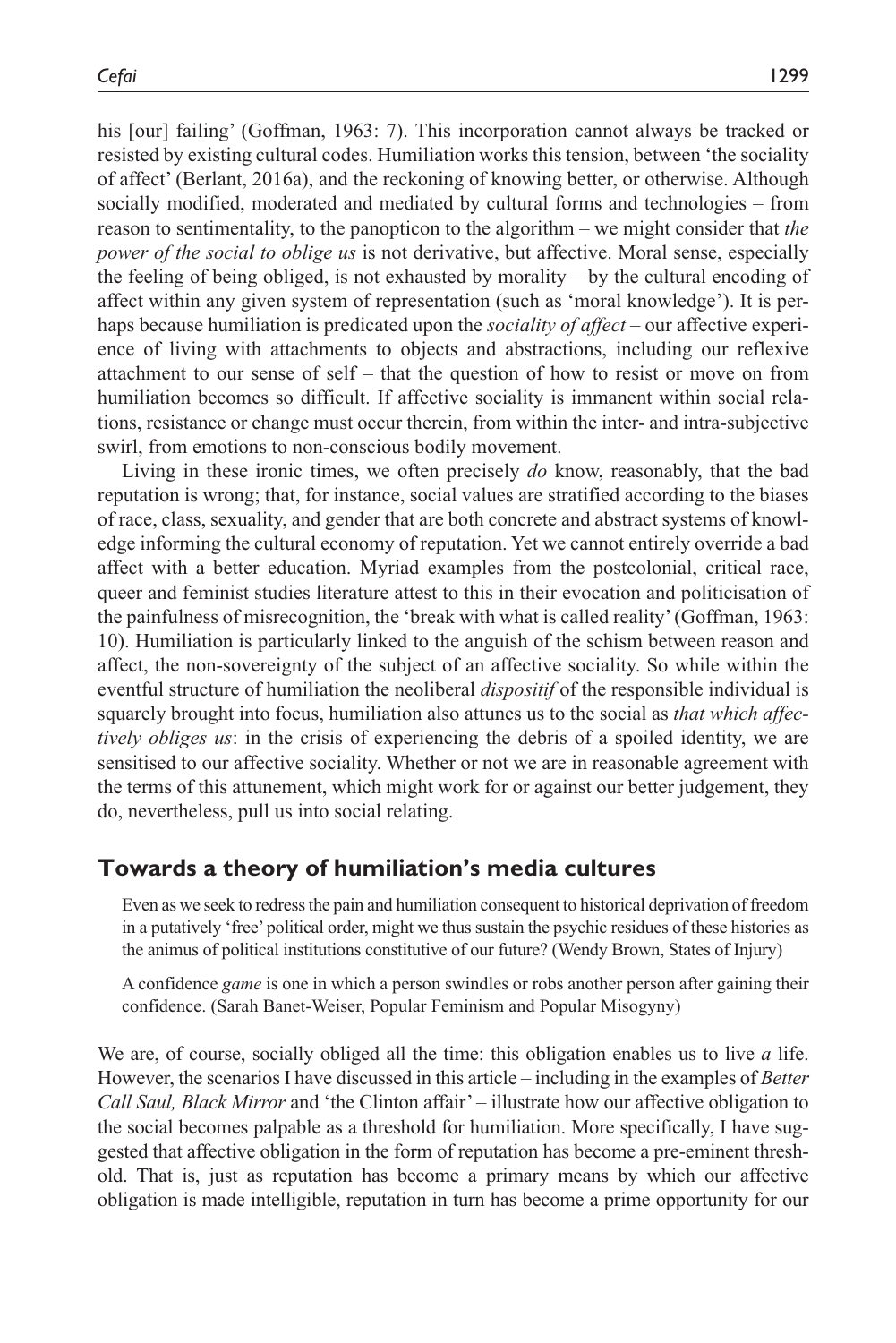sense of belonging and place in the world to be thwarted. In an earlier moment in feminist theory, Wendy Brown (1995) worries that the historical residues of pain and humiliation, so essential to the 20th-century mobilisation for social justice, will come to entrap future politics within existing, dialectical frames. Her worry could not be more prescient to the theorisation of humiliation's digital media cultures, in which the insidious nature of power goes hand in hand with the mediated expansion of reputation.

Reputation, a long-time necessity of social life allied to social segregation, class distinction, and other forms of social differentiation, has become the focal point for entirely new forms of social relating. Operating within communicative capitalism as a mechanism of 'displacement' (Dean, 2005: 64), social media have spread the activity of reputation from the embodied habitus of identity in the everyday to online communications in which 'people are apt to express intense emotions, intimate feelings, some of the more secret or significant aspects of *their sense* of who they are' (p. 60, my emphasis). As Jodi Dean explains, by believing that circulating content takes effect, online communication redirects subjective action towards a perceived social that is highly mediated by communicative capitalism. This 'subjective registration effect' (p. 60), the mediated sense that we are acting upon the world – and upon ourselves within it – renders our reflexive sense of world-self-relation susceptible to all the noise of capitalism's mediation. More than threatening to 'spoil' a public identity, humiliation looms large within the ecology of perception that constitutes the very sensibility of what it feels like to be alive, as Williams (1977) would have put it, at this particular historical moment. The feeling of being obliged, and alive, extends beyond any individual person or character's actions, to the social relations and abstractions they manifest. The abstractions of humiliation include the fantasy of 'the global', heard in the celebrity refrain 'the whole world knows'. Explored in this article in the aforementioned examples, and flagged by Ronson's (2015) study of public shaming, this inflation of self-importance is the reputational refrain of social media. This fantasy of 'the global that networked communications produce' is also, as Dean (2005: 69) tells us, pivotal to the foreclosure of politics.

When, as feminist scholars, we find ourselves on the wrong side of the affective obligation of the social, we get caught in the mediation of the expansiveness of the self and the implications of this mediation for politics. As illustrated in my discussion of Lewinsky, the gendering of humiliation is especially apparent where women's confidence is at stake, such as in the neoliberal workplace (McRobbie, 2015) or heterosexual 'hook-up' culture (Cefai, 2018). Humiliation is gendered in the affects that cluster, or do not, around the confidence someone has *to be in this world*. Such clustering is illustrated in the way that the discursive dynamic between popular feminism and popular misogyny plays out in investments in 'confidence' as both an 'injury (a loss of confidence) and a capacity (a recuperation of confidence)' (Banet-Weiser, 2018: 93). Camilla Møhring Reestorff (2019) recalls how, reading negative comments in relation to her work on the media backlash against #MeToo, her affect swung from 'long-term pulsations of despair' (p. iii) to 'the repetitiveness of the anger [that] still gets under my skin' (p. xv). Being able to analyse how hostile messages are shaped by the affective refrains of the 'social news' (the remediation of news media by interpersonal media networks) did not remove their power to affect. '[T]he messages got to me . . . I didn't want to let it affect me. But. It. Did' (p. xiv), she writes – reason and affect, out of joint.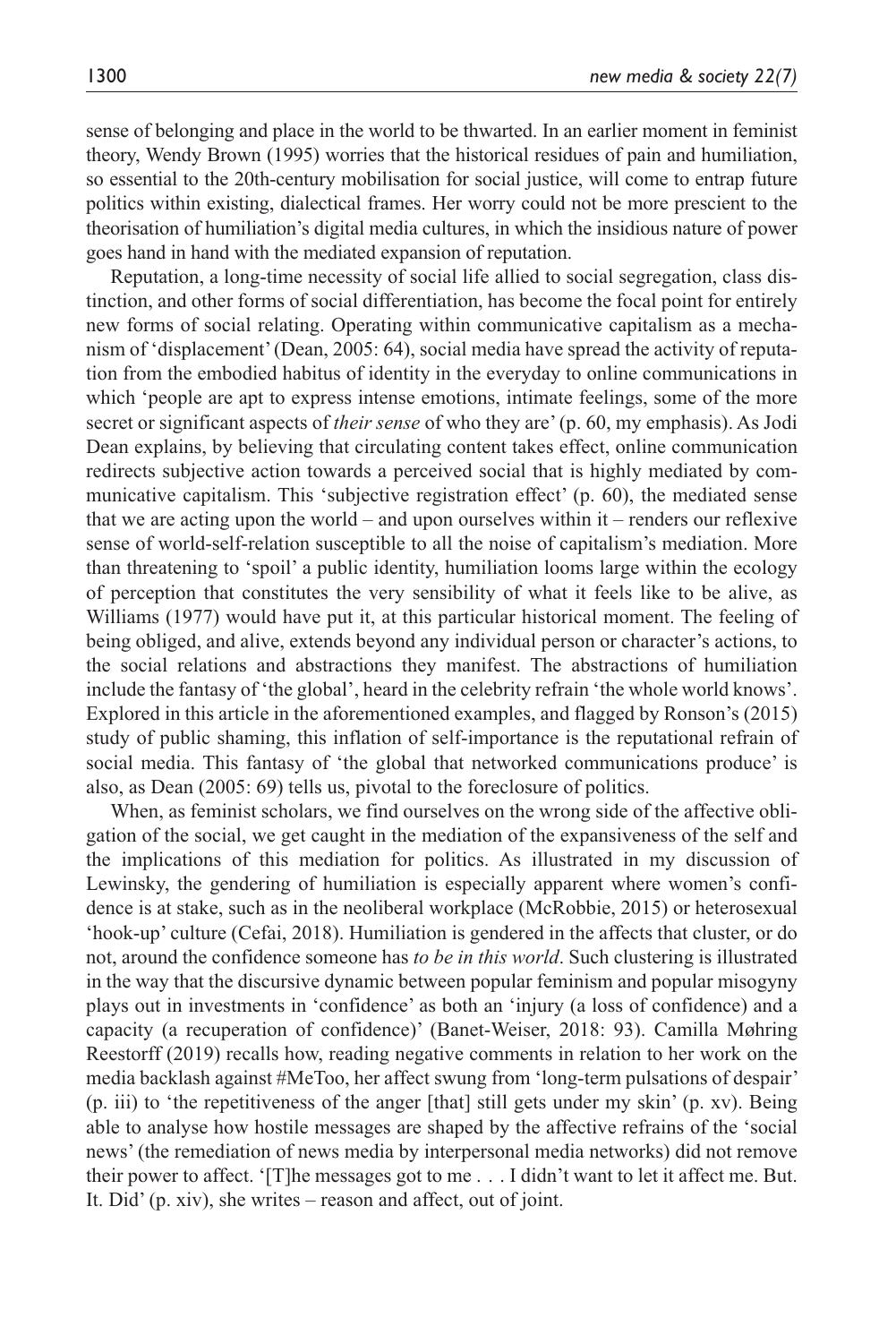Research shows that women do not easily speak about the experience of being affected by e-bile (Jane, 2014) – to which we could add 'catfishing' (adopting an online persona to mislead someone), 'revenge porn' (the non-consensual sharing of private sexual materials with intent to cause distress) and other conventions that aim to embarrass. It is as if, given precisely the highly mediated conditions of online communication, we should not be affected as we are by the message. Emma A. Jane (2014) recounts how women become embroiled in a 'tyranny of silence . . . hesitant to admit finding such discourse unsettling', not wanting to be perceived as being 'weak or thin-skinned' (p. 356). The experience of being affected by that which only 'subjectively registers' (Dean, 2005) is shamed; in the parlance of humiliation, rendered illegitimate, put down, dismissed. Humiliation is a structure of impunity emboldened by the way that networked content erases the possibility of reply.<sup>5</sup> With so much more to be said, we can at this point conclude that digital media cultures exacerbate the disconnect between reason and affect that structures humiliation, and that this exacerbation amplifies humiliation's structure.<sup>6</sup> Humiliation is not only 'consciously mobilized' (Saurette, 2005: 6) but felt out by a system in which the massification of the user profile multiplies a singularity of feeling.

#### **Acknowledgements**

Thank you to Michael Richardson for an invitation to develop this work for a seminar at the University of New South Wales, as well as to participants in the 'Humiliation' conference stream for *CAPACIOUS: Affect Inquiry/Making Space* at Millersville University. Thank you also to Harry Dyer and Zoetanya Sujon, for their editorial guidance, and for organising *Understanding the Social in a Digital Age* at the University of East Anglia. I would also like to thank the two anonymous reviewers for their comments.

#### **Funding**

The author(s) received no financial support for the research, authorship and/or publication of this article.

#### **ORCID iD**

Sarah Cefai **iD** <https://orcid.org/0000-0001-5283-0442>

#### **Notes**

- 1. Thanks to Sean Cubitt for this point.
- 2. Silvan Tomkins writes specifically about the role of eye contact and the appearance of the blush on skin in the bodily schema of the shame response. As 'the most reflexive of the affects', shame appears in the face 'because the self lives in the face' (Tomkins in Sedgwick and Frank, 1995: 136).
- 3. By 'sovereignty', I refer to the work of Lauren Berlant and Lee Edelman (2014), who identify sovereignty as a presumption of the discourse on the subject. Importantly, the ideational concept of sovereign subjectivity is confounded by our 'experience of relation' (viii-ix), linked in particular to what is threatening in sex. The broader context of Berlant and Edelman's critique, an examination of optimism, might point us to the link between humiliation and optimism: it is our hope for the regard of the other, and for our own prevailing sense of self, that structures our vulnerability to the injury of humiliation.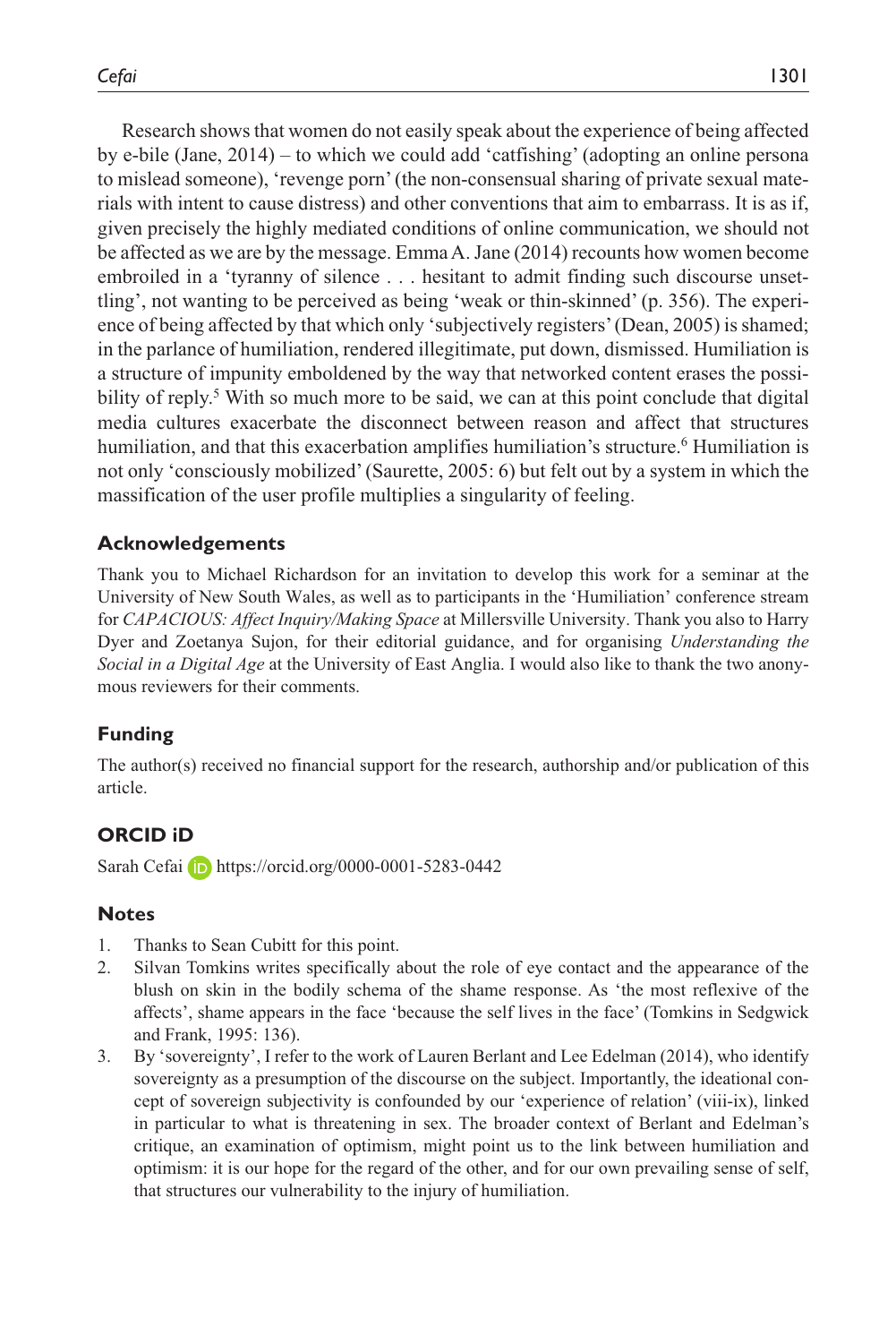- 4. In Povinelli's example, the disconnect between reason and affect is linked to the quandary of multiculturalism – a policy that seeks to embrace 'cultural diversity' while only selectively avowing certain affective social bonds.
- 5. For more on this argument, see Dean (2005).
- 6. This is a pattern that we see replicated in cultural politics more broadly. I am thinking of the centrality of humour, play and lack of seriousness in the alt-right – what journalist Jason Wilson (2019) calls the 'jokey, ironic lingo' of the 'chan-driven culture of the new global fascism' – versus the unfashionability of irony in intellectual life, at least in the United States (Kipnis, 2017): both forms of politics diminish rational discourse in favour of the 'capaciousness of affect' (Seigworth, 2017; see also Berlant, 2016b).

#### **References**

Ahmed S (2004) *The Cultural Politics of Emotion*. Edinburgh: Edinburgh University Press.

- Arora P (2019) Benign dataveillance? Examining novel data-driven governance systems in India and China. *First Monday* 24(2). Available at: [https://firstmonday.org/ojs/index.php/fm/arti](https://firstmonday.org/ojs/index.php/fm/article/view/9840)[cle/view/9840](https://firstmonday.org/ojs/index.php/fm/article/view/9840)
- Banet-Weiser S (2018) *Empowered: Popular Feminism and Popular Misogyny*. Durham, NC; London: Duke University Press.
- Berlant L (2008) Thinking about feeling historical. *Emotion, Space and Society* 1(1): 4–9.
- Berlant L (2011) *Cruel Optimism*. Durham, NC; London: Duke University Press.
- Berlant L (2015) Structures of unfeeling: mysterious skin. *International Journal of Politics, Culture, and Society* 28(3): 191–213.
- Berlant L (2016a) Interview with Lauren Berlant. Summer School for Sexualities, Culture and Politics, Research Center for Cultures, Politics and Identities (IPAK.Center), 28 November. Available at: [https://www.youtube.com/watch?v=Ih4rkMSjmjs&fbclid=IwAR28oILk7AT\\_](https://www.youtube.com/watch?v=Ih4rkMSjmjs&fbclid=IwAR28oILk7AT_JUuz8EciVKMHeylleoOMVl2Fu0Q-m-i48oEQisqGVsXfN1o) [JUuz8EciVKMHeylleoOMVl2Fu0Q-m-i48oEQisqGVsXfN1o](https://www.youtube.com/watch?v=Ih4rkMSjmjs&fbclid=IwAR28oILk7AT_JUuz8EciVKMHeylleoOMVl2Fu0Q-m-i48oEQisqGVsXfN1o) (accessed 10 November 2018).
- Berlant L (2016b) Trump, or political emotions. *The New Inquiry*, 5 August. Available at: [https://](https://thenewinquiry.com/trump-or-political-emotions/) [thenewinquiry.com/trump-or-political-emotions/](https://thenewinquiry.com/trump-or-political-emotions/) (accessed 6 August 2016).
- Berlant L and Edelman L (2014) *Sex, or the Unbearable*. Durham, NC; London: Duke University Press.
- *Better Call Saul* (2015–present) [TV series] Netflix. Created by Vince Gilligan and Peter Gould.

*Black Mirror* (2011–present) [TV series] Channel 4/Netflix. Created by Charlie Brooker.

- boyd d (2011) Social network sites as networked publics: affordances, dynamics and implications. In: Papacharissi Z (ed.) *A Networked Self: Identity, Community, and Culture on Social Network Sites*. New York; London: Routledge, pp. 39–58.
- Brown W (1995) *States of Injury: Power and Freedom in Late Modernity*. Princeton, NJ: Princeton University Press.
- Brown W (2015) *Undoing the Demos: Neoliberalism's Stealth Revolution*. Cambridge, MA; London: Zone Books.
- Bucher T (2012) Want to be on the top? Algorithmic power and the threat of invisibility on Facebook. *New Media & Society* 17(7): 1164–1180.
- Burton N (2014) The psychology of humiliation: what is humiliation and can it ever be justified? *Psychology Today*, 27 August. Available at: [https://www.psychologytoday.com/au/blog/](https://www.psychologytoday.com/au/blog/hide-and-seek/201408/the-psychology-humiliation) [hide-and-seek/201408/the-psychology-humiliation](https://www.psychologytoday.com/au/blog/hide-and-seek/201408/the-psychology-humiliation) (accessed 10 February 2018).
- Cefai S (2012) *Critical feelings: A genealogy of knowing feeling in queer feminism*. PhD Thesis, University of Sydney, Sydney, NSW, Australia.
- Cefai S (2018) The humiliation of 'sex with optimism': fieldnotes from Tinder. *Capacious: Journal for Emerging Affect Inquiry* 1(3): 104–122.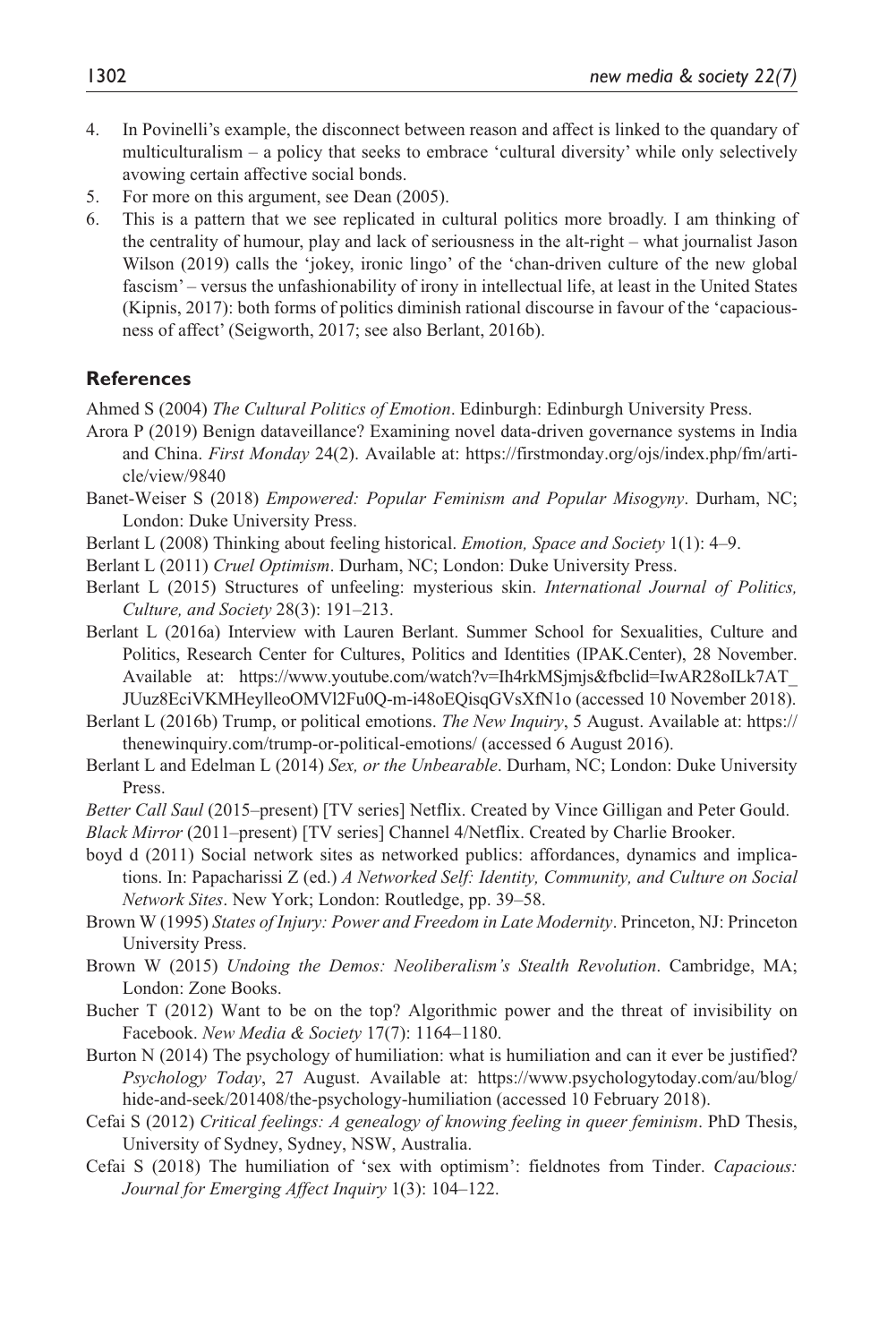- Clough PT (2000) *Autoaffection: Unconscious Thought in the Age of Teletechnology*. Minneapolis, MN; London: University of Minnesota Press.
- Clough PT (2018) *The User Unconscious: On Affect, Media, and Measure*. Minneapolis, MN; London: University of Minnesota Press.
- Colebrook C (2000) From radical representations to corporeal becomings: the feminist philosophy of Llyod, Grosz, and Gatens. *Hypatia* 15(2): 76–93.
- Cross S and Littler J (2010) Celebrity and schadenfreude: the cultural economy of fame in freefall. *Celebrity Studies* 24(3): 395–417.
- Dean J (2005) Communicative capitalism: circulation and the foreclosure of politics. *Cultural Politics* 1(1): 51–74.
- European Space Agency (2014) Rosetta scientist Dr Matt Taylor breaks down during apology for 'offensive' shirt: video. *The Guardian*, 14 November. Available at: [https://www.theguardian.](https://www.theguardian.com/science/video/2014/nov/14/rosetta-scientist-matt-taylor-breaks-down-apology-offensive-shirt-video) [com/science/video/2014/nov/14/rosetta-scientist-matt-taylor-breaks-down-apology-offen](https://www.theguardian.com/science/video/2014/nov/14/rosetta-scientist-matt-taylor-breaks-down-apology-offensive-shirt-video)[sive-shirt-video](https://www.theguardian.com/science/video/2014/nov/14/rosetta-scientist-matt-taylor-breaks-down-apology-offensive-shirt-video) (accessed 26 February 2019).
- Foucault M (1977) *Discipline and Punish: The Birth of the Prison*. London: Penguin Books.
- Gibbs A (2001) Contagious feelings: Pauline Hanson and the epidemiology of affect. *Australian Humanities Review* 24. Available at: [http://australianhumanitiesreview.org/2001/12/01/con](http://australianhumanitiesreview.org/2001/12/01/contagious-feelings-pauline-hanson-and-the-epidemiology-of-affect/)[tagious-feelings-pauline-hanson-and-the-epidemiology-of-affect/](http://australianhumanitiesreview.org/2001/12/01/contagious-feelings-pauline-hanson-and-the-epidemiology-of-affect/)
- Goffman E (1963) *Stigma: Notes on the Management of Spoiled Identity*. Englewood Cliffs, NJ: Prentice-Hall, Inc.
- Grossberg L (2010) *Cultural Studies in the Future Tense*. Durham, NC: Duke University Press.
- Hall S (1999) Thinking the diaspora. Small Axe6 (September), pp. 1–18.
- Harris J (2018) 'Washington was about to explode': the Clinton scandal, 20 years later. *Politico Magazine*, 21 January. Available at: [https://www.politico.com/magazine/story/2018/01/21/](https://www.politico.com/magazine/story/2018/01/21/clinton-lewinsky-scandal-20-years-later-me-too-216484) [clinton-lewinsky-scandal-20-years-later-me-too-216484](https://www.politico.com/magazine/story/2018/01/21/clinton-lewinsky-scandal-20-years-later-me-too-216484) (accessed 23 August 2018).
- Hibberd J (2018) Black Mirror showrunner explains season 3 endings. *Entertainment Weekly*, 12 December. Available at: [https://ew.com/article/2016/10/23/black-mirror-postmortem-inter](https://ew.com/article/2016/10/23/black-mirror-postmortem-interview-season-3/)[view-season-3/](https://ew.com/article/2016/10/23/black-mirror-postmortem-interview-season-3/) (accessed 21 February 2018).
- Jane EA (2014) 'Your a Ugly, Whorish, Slut': understanding e-bile. *Feminist Media Studies* 14(4): 531–546.
- Kipnis L (2017) *Unwanted Advances: Sexual Paranoia Comes to Campus*. New York: Harper Collins.
- Lash S (2007) Power after hegemony: cultural studies in mutation? *Theory, Culture & Society* 24(3): 55–78.
- Lash S and Lury C (2007) *Global Culture Industry: On the Mediation of Things*. Cambridge; Malden, MA: Polity.
- Lewinsky M (2014) On the Internet's reputation shredder. Forbes Under 30 Summit, 20 October. Available at: <https://www.youtube.com/watch?v=Xy7icJSTjL8> (accessed 24 July 2018).
- Lewinsky M (2015) The price of shame. Ted Talks, 20 March. Available at: [https://www.youtube.](https://www.youtube.com/watch?v=H_8y0WLm78U) [com/watch?v=H\\_8y0WLm78U](https://www.youtube.com/watch?v=H_8y0WLm78U) (accessed 24 July 2018).
- McKie R (2015) Tim Hunt: 'I've been hung out to dry. They haven't even bothered to ask for my side of affairs'. *The Guardian*, 13 June. Available at: [https://www.theguardian.com/sci](https://www.theguardian.com/science/2015/jun/13/tim-hunt-hung-out-to-dry-interview-mary-collins)[ence/2015/jun/13/tim-hunt-hung-out-to-dry-interview-mary-collins](https://www.theguardian.com/science/2015/jun/13/tim-hunt-hung-out-to-dry-interview-mary-collins) (accessed 23 June 2019).
- McRobbie A (2015) *Be Creative: Making a Living in the New Culture Industries*. Cambridge; Malden, MA: Polity Press.
- Marwick AE (2013) *Status Update: Celebrity, Publicity, & Branding in the Age of Social Media*. New Haven, CT; London: Yale University Press.
- Massanari A (2015) #Gamergate and the Fappening: how Reddit's algorithm, governance, and culture support toxic technocultures. *New Media & Society* 19(3): 329–346.